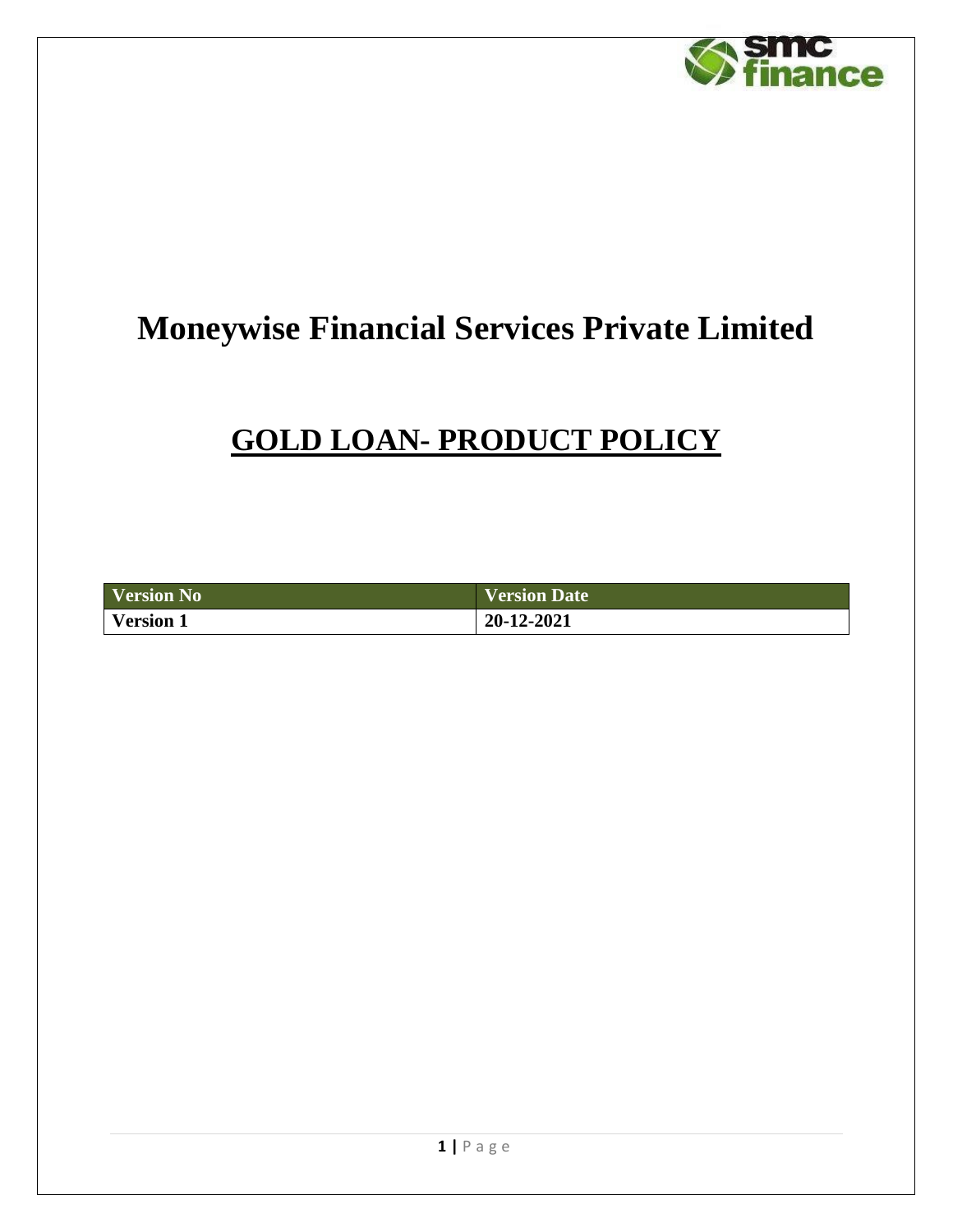

#### **1. Overview:**

- a. Loan against gold ornaments provided for personal & business use to various segments of customers including rural, salaried, self-employed professionals and self-employed nonprofessional
- b. Loans only to individual retail customers against their owned ornaments
- c. Sourcing through sales executives, DSA channels, Fintech partners, etc.
- d. Portfolio sourcing through business correspondence arrangements (BC) and Co-lending arrangements with banks / NBFC / other financial institutions (if any)
- e. Hassle free loans with quick approvals & disbursements
- f. Loan eligibility based on independent collateral valuation by certified branch valuators
- g. Part repayments and prepayments allowed as per scheme specification
- h. Adequate security controls with round-the-clock surveillance
- i. Comprehensive operational risk and branch audit framework

#### **2. Target Customer segments:**

Gold loan is to be given to any individual applicant who is lawful owner of Gold Loan Jewellery offered as security as per the declaration of ownership submitted by him and fulfilling the KYC norms as per RBI guidelines. The applicants can be salaried; self-employed professionals and self-employed non-professionals. The applicants should not be in the list of restricted profiles.

Following is the list of restricted borrower profiles:

- Minor
- Students
- Jewelers including jewellery manufacturers and gold smiths
- Pawn brokers and re-pledgers
- People with criminal records or notorious background
- External valuators empaneled with Moneywise Financial Services Limited or any of their family members/ references / employees.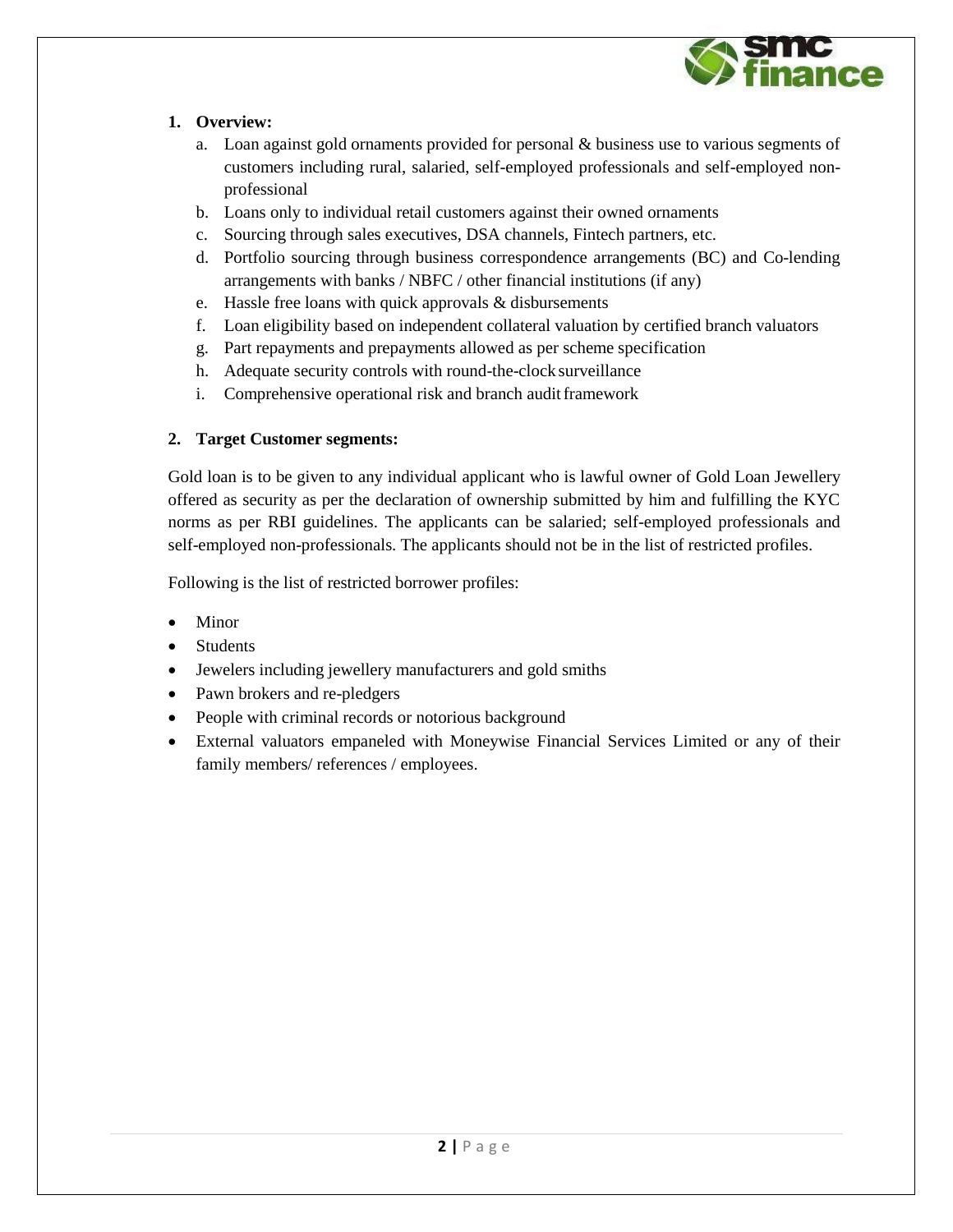

### **3. Product parameters and Underwriting Norms:**

| S. No.         | <b>Parameters</b>            | <b>Details</b>                                                                                                              |  |
|----------------|------------------------------|-----------------------------------------------------------------------------------------------------------------------------|--|
| 1              | Minimum Loan Amount          | Rs.10,000                                                                                                                   |  |
| $\overline{2}$ | Maximum Loan Amount          | Rs. 5 lakh (Single loan).                                                                                                   |  |
|                |                              | However Cumulative exposure to single customer should not be                                                                |  |
|                |                              | more than 10 lakh including proposed sanction amount.                                                                       |  |
|                |                              | Loan amount higher than above limit can be considered on                                                                    |  |
|                |                              | exceptional basis by the Credit Risk Head based on individual                                                               |  |
|                |                              | merits of the case and net weight of gold pledged as a security.                                                            |  |
| 3              | Primary Security for the     | Pledge of Gold Jewelry and ornaments.                                                                                       |  |
|                | loan                         |                                                                                                                             |  |
| 4              | Tenure of Loan               | 1 month-24 month                                                                                                            |  |
| 5              | <b>Interest Rate</b>         | 12-26% p.a.                                                                                                                 |  |
|                |                              |                                                                                                                             |  |
|                |                              | 1. Monthly interest repaid: 18%                                                                                             |  |
|                |                              | 2. Bi-monthly interest repaid: 19%                                                                                          |  |
|                |                              | Quarterly interest repaid: 20%<br>3.                                                                                        |  |
|                |                              | Half Yearly interest repaid: 22%<br>4.                                                                                      |  |
|                |                              |                                                                                                                             |  |
|                |                              | However, rebate in interest will depend upon frequency of<br>repayment of Interest repayment. No rebate in interest rate if |  |
|                |                              | paid after 6 months.                                                                                                        |  |
| 6              | Eligible Customer            | Any individual who is the lawful owner of the Gold Jewellery                                                                |  |
|                |                              | offered as security as per the declaration of ownership                                                                     |  |
|                |                              | submitted by him and fulfilling the KYC norms as per RBI                                                                    |  |
|                |                              | guidelines.                                                                                                                 |  |
| $\overline{7}$ | Age criteria                 | Minimum-21 & Maximum-75 years                                                                                               |  |
| 8              | Purpose                      | The loan can be extended to anyone who is having short term                                                                 |  |
|                |                              | fund requirements like working capital for establishment/                                                                   |  |
|                |                              | expansion of business activity or meeting personal liquidity                                                                |  |
|                |                              | requirements or domestic needs including medical expenses etc.                                                              |  |
|                |                              | Loans shall not be used for any speculative or illegal or                                                                   |  |
|                |                              | unlawful purposes violating the laws of the Country.                                                                        |  |
| 9              | LTV (Loan to Value)          | Maximum LTV ratio not exceeding 75% or as such stipulated                                                                   |  |
|                |                              | by RBI from time to time.                                                                                                   |  |
|                | $LTV =$ Loan Eligible $\div$ | 75% of price of 22 carat gold declared by IBJA (India Bullion                                                               |  |
|                | Market Value of Gold         | Jewelers association ltd.) * Net weight                                                                                     |  |
|                | Ornaments                    |                                                                                                                             |  |
|                |                              | Gold ornaments purity in carat to be taken in consideration in                                                              |  |
|                |                              | arriving at the value of the ornament and due carat adjustment /                                                            |  |
|                |                              | netting to be done to arrive the value of the ornament.                                                                     |  |
|                |                              |                                                                                                                             |  |
|                |                              | Note: Price shall be considered by taking preceding 30 days                                                                 |  |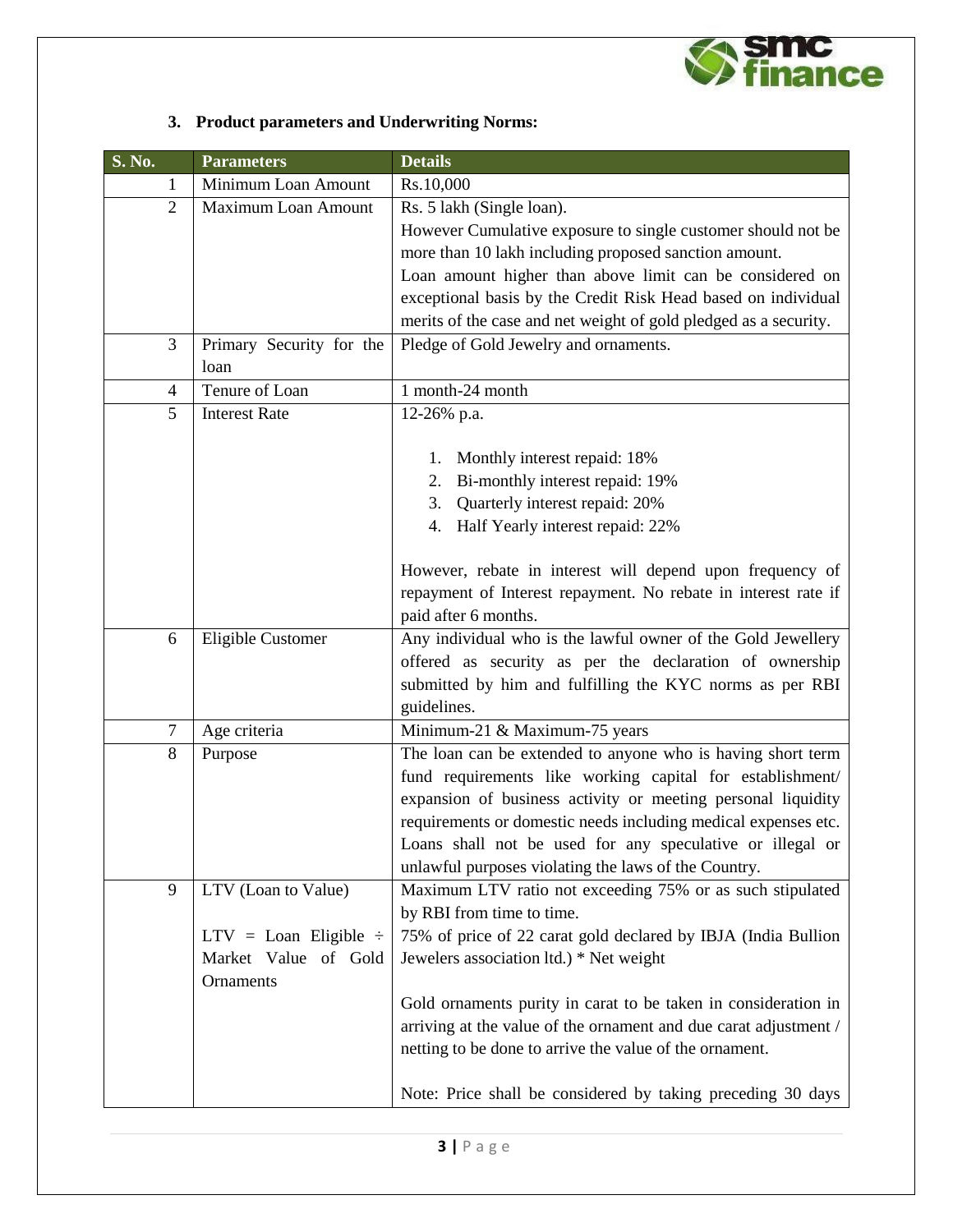

| S. No. | <b>Parameters</b>           | <b>Details</b>                                                                                                                                                                                                                                                                                                                                                                                                                                                                                                                                                                                                                                                                                                                                                                                                                                                                                                                                                                                                                                                                        |  |
|--------|-----------------------------|---------------------------------------------------------------------------------------------------------------------------------------------------------------------------------------------------------------------------------------------------------------------------------------------------------------------------------------------------------------------------------------------------------------------------------------------------------------------------------------------------------------------------------------------------------------------------------------------------------------------------------------------------------------------------------------------------------------------------------------------------------------------------------------------------------------------------------------------------------------------------------------------------------------------------------------------------------------------------------------------------------------------------------------------------------------------------------------|--|
|        |                             | average of the closing price of 22 carat gold as per the rate                                                                                                                                                                                                                                                                                                                                                                                                                                                                                                                                                                                                                                                                                                                                                                                                                                                                                                                                                                                                                         |  |
|        |                             | quoted by BBA (Bombay bullion association).                                                                                                                                                                                                                                                                                                                                                                                                                                                                                                                                                                                                                                                                                                                                                                                                                                                                                                                                                                                                                                           |  |
| 10     | Ownership Proof             | <b>RBI</b><br>Circular<br>No.<br>DNBS.CC.PD.No.<br>As<br>per                                                                                                                                                                                                                                                                                                                                                                                                                                                                                                                                                                                                                                                                                                                                                                                                                                                                                                                                                                                                                          |  |
|        |                             | 365/03.10.01/2013-14                                                                                                                                                                                                                                                                                                                                                                                                                                                                                                                                                                                                                                                                                                                                                                                                                                                                                                                                                                                                                                                                  |  |
|        |                             | NBFCs were required to keep a record of verification of<br>ownership of the jewellery where the gold jewellery pledged by<br>a borrower at any one time or cumulatively on loan outstanding<br>is more than 20 grams. In view of the fact that it may not be<br>possible for borrowers to produce receipts establishing<br>ownership, especially when the jewellery has been inherited, it<br>is clarified that the ownership verification need not necessarily<br>be through original receipts for the jewellery pledged but a<br>suitable document may be prepared to explain how the<br>ownership was determined, particularly in each and every case<br>where the gold jewellery pledged by a borrower at any one time<br>or cumulatively on loan outstanding is more than 20 grams.<br>Where Invoice to purchase are available: take Invoices as<br>ownership proof, Otherwise Gold Ownership Declaration -<br>Duly signed self-declaration cum undertaking to be collected<br>from the customer in the presence of branch employee and<br>attached to the application form set. |  |
|        |                             |                                                                                                                                                                                                                                                                                                                                                                                                                                                                                                                                                                                                                                                                                                                                                                                                                                                                                                                                                                                                                                                                                       |  |
| 11     | Insurance                   | Optional                                                                                                                                                                                                                                                                                                                                                                                                                                                                                                                                                                                                                                                                                                                                                                                                                                                                                                                                                                                                                                                                              |  |
| 12     | Purity of Gold              | Should be between18-24carat. Any Jewellery or ornaments<br>below 18 carat is not acceptable.                                                                                                                                                                                                                                                                                                                                                                                                                                                                                                                                                                                                                                                                                                                                                                                                                                                                                                                                                                                          |  |
| 13     | Nominee                     | Nominee can be wife, son, daughter or father/mother. Nominee<br>should be from blood relation. In case of death of borrower<br>Nominee can repay the loan amount and release the gold pledge<br>with Moneywise.                                                                                                                                                                                                                                                                                                                                                                                                                                                                                                                                                                                                                                                                                                                                                                                                                                                                       |  |
| 14     | Mode of disbursement        | For loan amount less than 2 lakh disbursement either to bank<br>accounts by IMPS/RTGS/NEFT or cash depends upon the<br>requirements of the Borrower.<br>For loan amount of Rs. 2 lakh or more it is mandatory to                                                                                                                                                                                                                                                                                                                                                                                                                                                                                                                                                                                                                                                                                                                                                                                                                                                                      |  |
|        |                             | disburse the amount to bank accounts.                                                                                                                                                                                                                                                                                                                                                                                                                                                                                                                                                                                                                                                                                                                                                                                                                                                                                                                                                                                                                                                 |  |
| 15     | Declaration<br>Letter<br>on | A certificate to the borrower on letterhead of Company, of                                                                                                                                                                                                                                                                                                                                                                                                                                                                                                                                                                                                                                                                                                                                                                                                                                                                                                                                                                                                                            |  |
|        | Head                        | having assayed the gold and state the purity (in carats)<br>and the weight of the gold pledged.                                                                                                                                                                                                                                                                                                                                                                                                                                                                                                                                                                                                                                                                                                                                                                                                                                                                                                                                                                                       |  |
| 16     | <b>Credit Checks</b>        | <b>Credit Checks:</b>                                                                                                                                                                                                                                                                                                                                                                                                                                                                                                                                                                                                                                                                                                                                                                                                                                                                                                                                                                                                                                                                 |  |
|        |                             | KYC Check, Dedupe, Tele-Verification and Personal                                                                                                                                                                                                                                                                                                                                                                                                                                                                                                                                                                                                                                                                                                                                                                                                                                                                                                                                                                                                                                     |  |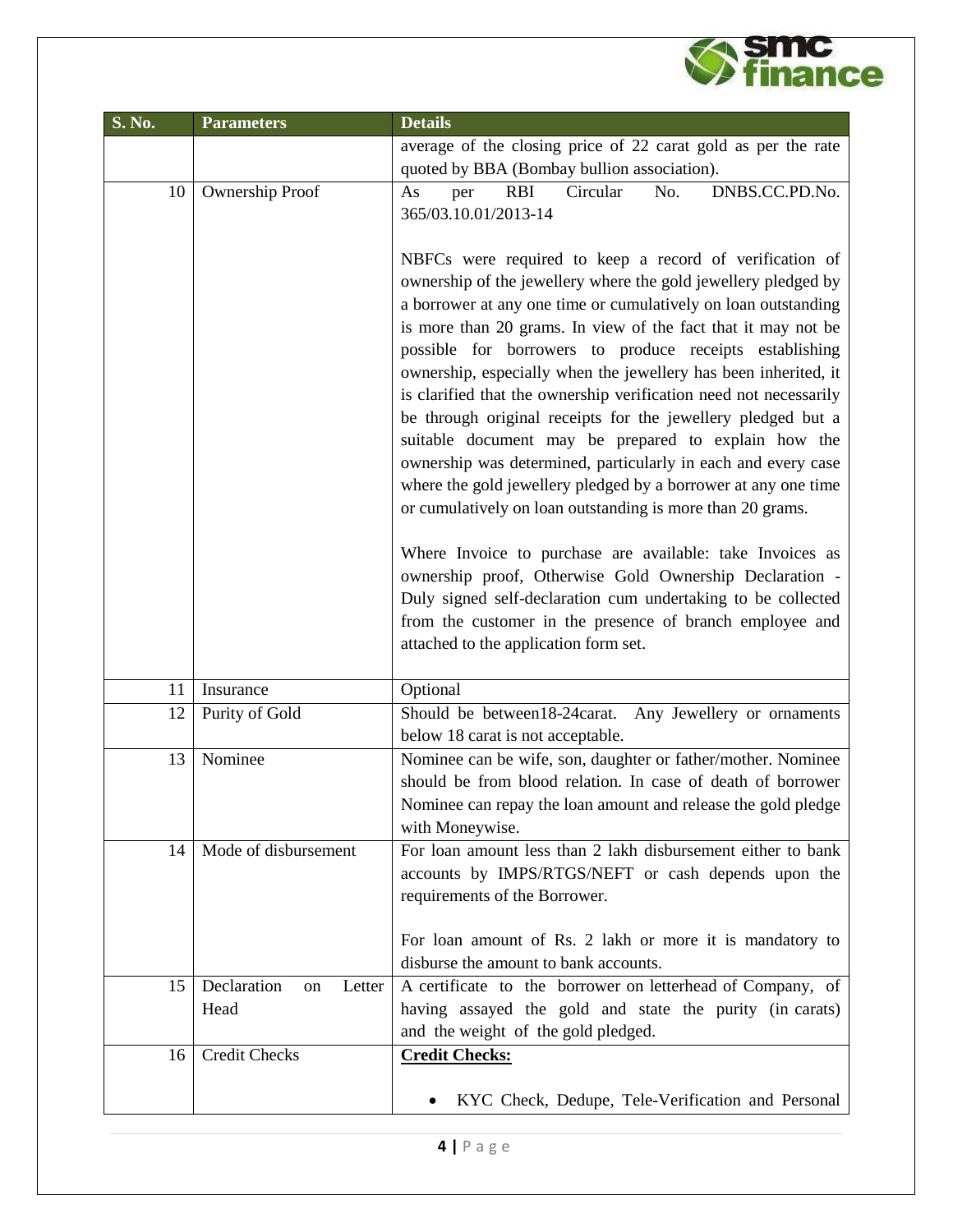

| S. No. | <b>Parameters</b>             | <b>Details</b>                                                                                                                                                                                                                                                                                                                                                                                                                                                                                                                                                                                                                                                                                                                                                                                                                                                                                                                                                                                                                                                                                                                                           |
|--------|-------------------------------|----------------------------------------------------------------------------------------------------------------------------------------------------------------------------------------------------------------------------------------------------------------------------------------------------------------------------------------------------------------------------------------------------------------------------------------------------------------------------------------------------------------------------------------------------------------------------------------------------------------------------------------------------------------------------------------------------------------------------------------------------------------------------------------------------------------------------------------------------------------------------------------------------------------------------------------------------------------------------------------------------------------------------------------------------------------------------------------------------------------------------------------------------------|
|        |                               | Discussion.<br>Dual Valuation is done for each loan processed at the<br>$\bullet$<br>branch by two independent in-house valuers. (BCV &<br>BM). Lower of the 2 valuations is considered for<br>lending purpose<br>Carat based lending is done and acceptable carat is 18<br>٠<br>carat and above<br>Purchase Invoice copy or Gold Ownership Declaration<br>- Duly signed self-declaration cum undertaking to be<br>collected from the customer in the presence of branch<br>employee and attached to the application form set.<br>Physical verification within 7 days of disbursement for<br>٠<br>loan exposure above 3 lacs.<br>Bureau check for loan exposure above 5 lacs<br>Income Docs / Banking for loan exposure above 5 lacs<br><b>Approval Matrix:</b> Loans are approved and disbursed<br>based on pre-defined Credit Authority Matrix                                                                                                                                                                                                                                                                                                         |
| 17     | <b>Gold Valuation Process</b> | In all cases, valuation report will be required from both<br>٠<br>internal appraiser and external valuation agency. The<br>valuation report will cover the ornaments type, purity,<br>gross weight, stone deductions, net weight and special<br>remarks on condition of ornament.<br>Sense the odour / smell of the Jewellery: Firmly press<br>and rub the jewellery against your palms. Gold doesn't<br>have any odour. In case you detect any smell / odour, it<br>indicates presence of copper content in the jewellery.<br>Various tests conducted for Valuation of Gold Jewelry<br>are like Rubbing on soft stone, Acid test, Sound Test,<br>Finishing test, Weight test etc<br>If required, Scratching and Destructive test are<br>٠<br>conducted basis borrower consent<br>Loans against Gold Bullion, Coins, Biscuits, Bars etc.<br>٠<br>is not allowed. These cannot be accepted even at the<br>time of re-pledge of the same.<br>Funding is restricted on a Pre-defined list of<br>unacceptable ornaments, The following ornaments are<br>generally unacceptable unless approved as exceptions:<br>Manglya Thali (Mangal Sutra)<br>Watch Strap |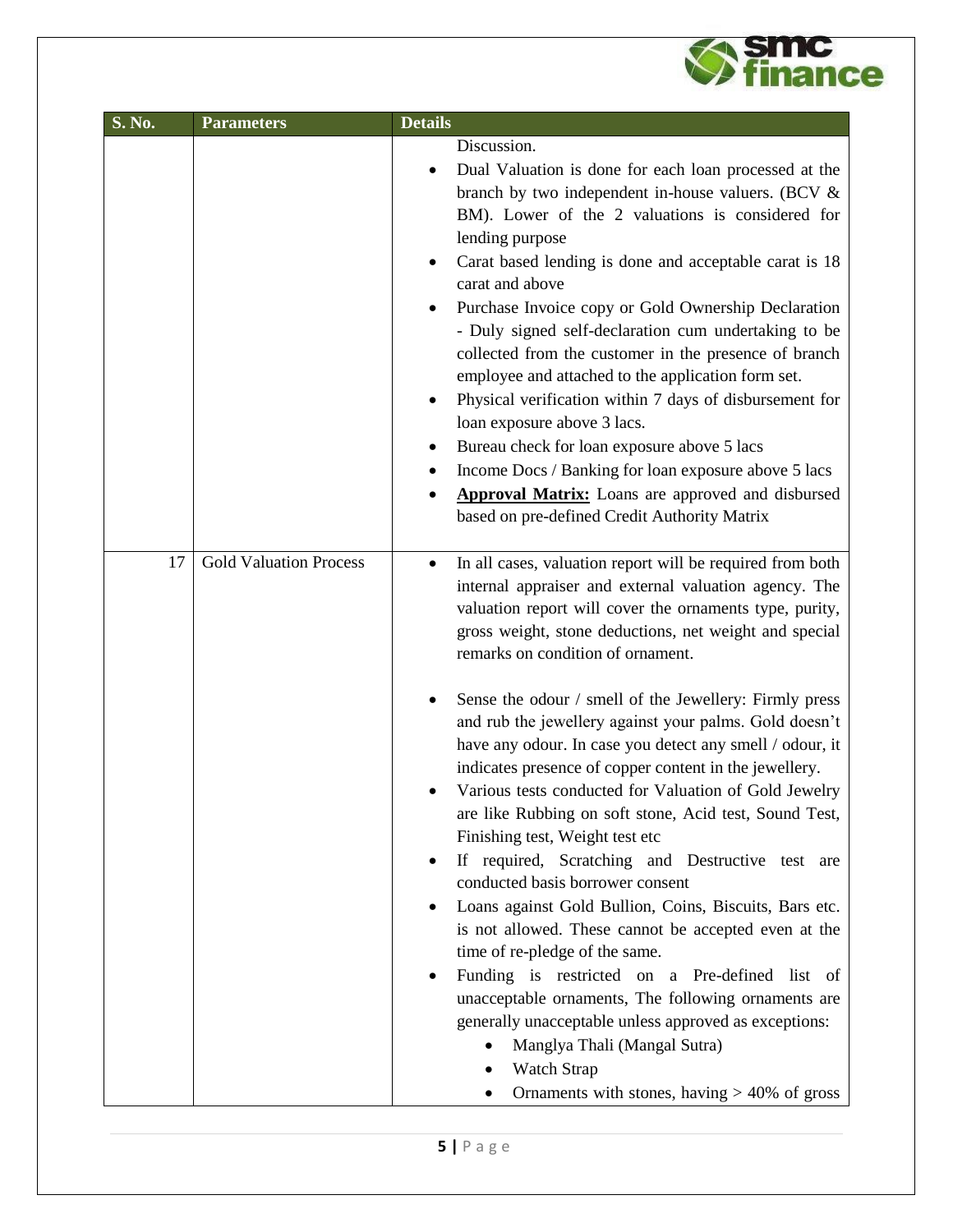

| S. No. | <b>Parameters</b> | <b>Details</b>                                                                                                                                                                                                                                                                                                                                                                                                                                                                                                   |
|--------|-------------------|------------------------------------------------------------------------------------------------------------------------------------------------------------------------------------------------------------------------------------------------------------------------------------------------------------------------------------------------------------------------------------------------------------------------------------------------------------------------------------------------------------------|
|        |                   | weight<br><b>Black balls Gold Chain</b><br>Broken items like chains, bracelets etc. To be<br>entertained only if customer is very well known<br>to the company and has signed the undertaking<br>below.<br>Temple / pooja / religious items like Mukut,<br>Statues, etc.<br>Appropriate deductions must be done for stone weight,<br>wielding and wastage or wax in case of hollow<br>ornaments.<br>Calculating the Gross weight and Net weight of<br>Gold:<br>1. Calculating the Gross weight of the ornaments. |
|        |                   | Gross weight is Actual weight-stone weight.<br>2. Calculating the Net weight- Net weight is<br>calculated by considering the purity and after<br>deducting the stone weight, standard deduction etc.                                                                                                                                                                                                                                                                                                             |
|        |                   | Net weight is calculated by using the formula:<br>Net weight = $Purity of gold*Gross weight$                                                                                                                                                                                                                                                                                                                                                                                                                     |
|        |                   | <b>Standard Purity</b>                                                                                                                                                                                                                                                                                                                                                                                                                                                                                           |
|        |                   | Where Gross Weight= Actual Weight-Stone weight<br>Purity of Gold is measured in carat. 24ct is pure gold i.e. 100%<br>Pure                                                                                                                                                                                                                                                                                                                                                                                       |
|        |                   | $Ct=100/24=4.16$<br>$1ct=4.16$ purity                                                                                                                                                                                                                                                                                                                                                                                                                                                                            |
|        |                   | Standard Purity of Gold is 91.6%                                                                                                                                                                                                                                                                                                                                                                                                                                                                                 |
|        |                   | For example: when a customer brings 10gm gold chain of 18ct<br>purity                                                                                                                                                                                                                                                                                                                                                                                                                                            |
|        |                   | Net weight= $(18*4.166)*10 = 8.186$ gm<br>91.6%                                                                                                                                                                                                                                                                                                                                                                                                                                                                  |
|        |                   | Note: while 22ct gold (916 purity) is widely available in the<br>market                                                                                                                                                                                                                                                                                                                                                                                                                                          |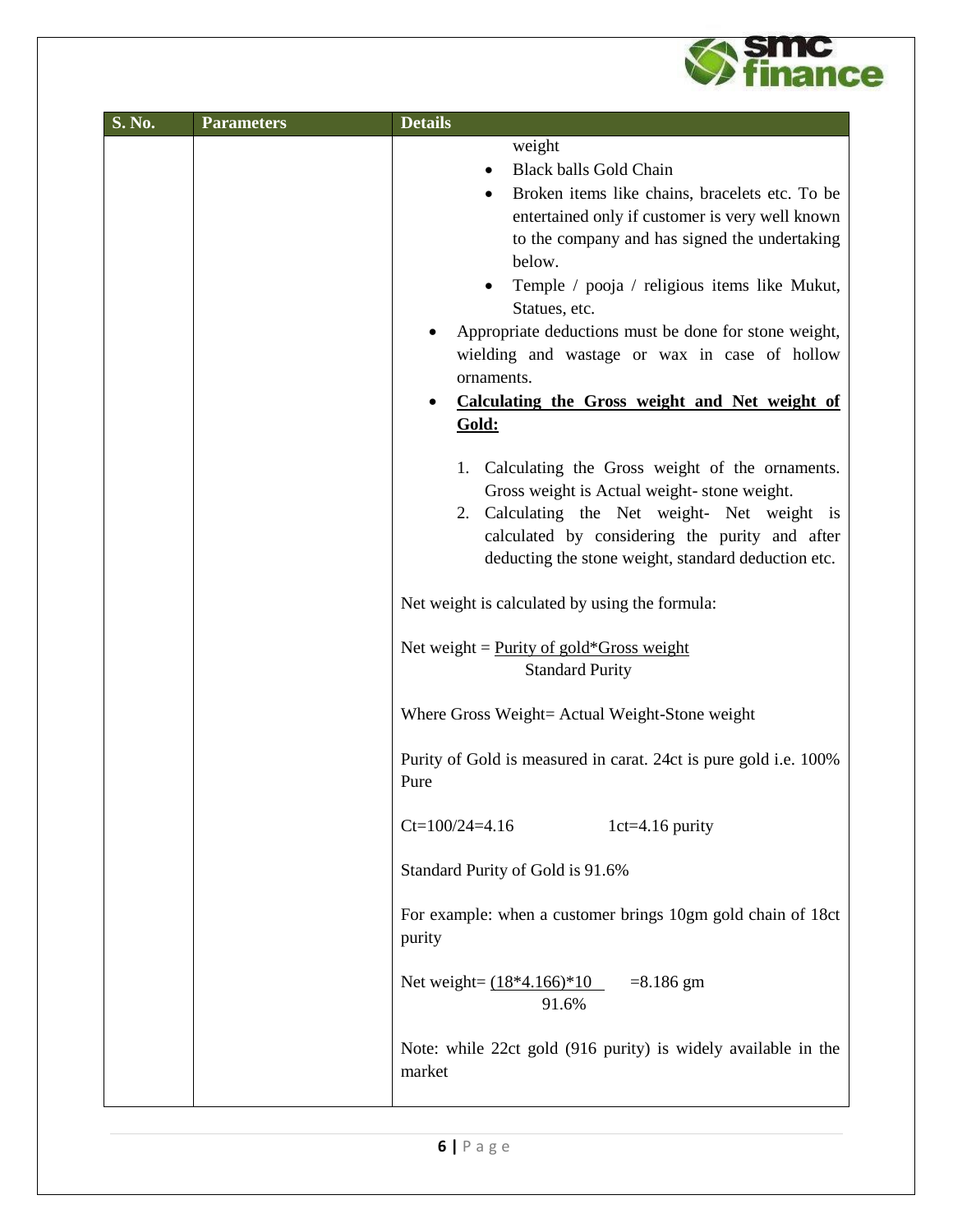

| S. No. | <b>Parameters</b>          | <b>Details</b>                                                                                                                                                                                                                                                                                                |
|--------|----------------------------|---------------------------------------------------------------------------------------------------------------------------------------------------------------------------------------------------------------------------------------------------------------------------------------------------------------|
|        |                            | Maximum Loan Amount:75% of price of 22 carat gold<br>declared by IBJA (India Bullion Jewelers association<br>ltd.) * Net weight                                                                                                                                                                               |
| 18     | Approval matrix            | Exposure Upto 2 lakh: BM<br>$\bullet$<br>Exposure $>2$ lakh but upto 3 lakh: BCV recommends<br>the Case to the BM for approval. Approval is taken<br>either on mail or in the system<br>Exposure>3 lakh : BM recommends the case to the<br>Central credit team and take approval on mail or in the<br>system. |
|        |                            | Note: Exposure is to be check at CUID (Customer Unique<br>Identification).                                                                                                                                                                                                                                    |
| 19     | <b>Repayment Frequency</b> | Monthly, Quarterly, Six Monthly, Yearly interest service or<br>such schemes as maybe approved by the Moneywise from time<br>to time. Principal is payable at the time of loan maturity.                                                                                                                       |
| 20     | <b>Repayment Mode</b>      | Cash & Bank instruments                                                                                                                                                                                                                                                                                       |
| 21     | <b>Negative Areas</b>      | Customer should not be residing/working in an area listed as<br>"Negative" by Collections team. A list of such "negative areas"<br>will be circulated by Collections from time to time                                                                                                                        |
| 22     | Geo-limits                 | Customer MUST be residing or working within the same<br>city/town limits where the branch is located.                                                                                                                                                                                                         |

In case of **broken ornaments**, branches must examine the reason and should entertain the pledge only when the customer is very well known to the branch. The ornament can be accepted for pledge post seeking appropriate approval from Risk or Policy Head and obtaining an **undertaking from customer** as follows:

"I Mr. \_\_\_\_\_\_\_\_\_\_\_\_\_\_ have requested Moneywise Financial Services Limited. (the Company) to forward a loan to me against a \_\_\_\_\_\_\_\_\_\_\_\_ *(ornament description)* with gross weight \_\_\_\_\_\_, net weight \_\_\_\_\_\_\_ and purity \_\_\_\_\_\_\_. I hereby confirm that I am the lawful owner of the ornament and am authorized to raise a loan against the same. I am aware that the ornament is broken at my end through regular wear and tear and shall under no circumstances hold Moneywise Financial Services Limited. liable for any damages. I further undertake to indemnify the company against all claims which may arise against it with regards to the said ornament.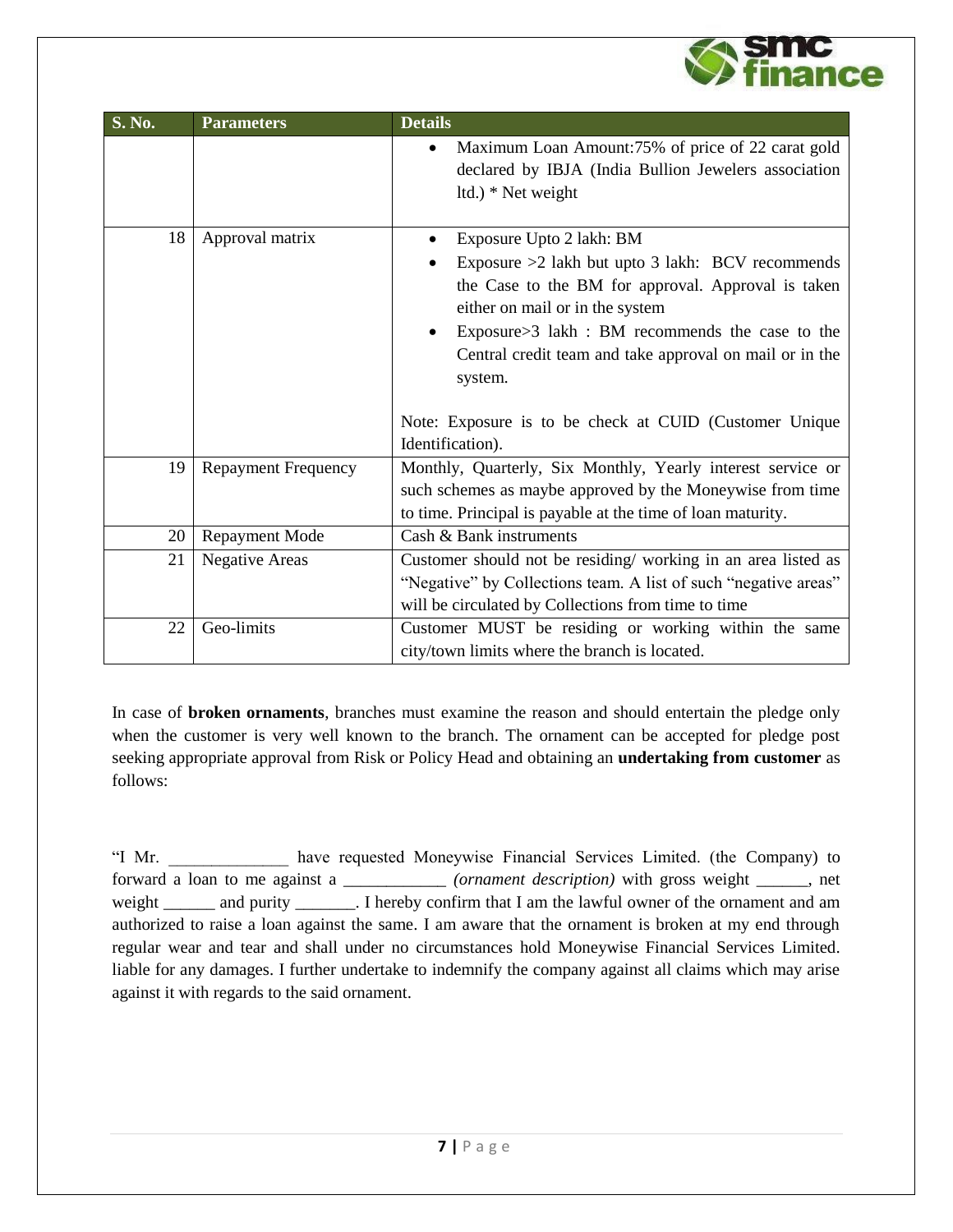

#### **4. Norms for Balance Transfer (BT) of Gold Loans from other financiers:**

- 1) BT allowed only from approved financiers as approved by Moneywise from time to time. The approved financiers are:
	- Mannapuram
	- Muthoot Finance
	- Muthoot Fincorp
	- All nationalized Banks
	- Private banks namely HDFC, ICICI, AXIS, ING VYASA and KOTAK Bank
	- Other Selected private NBFC: Chola Mandalam

**Note**: BT from Pawn brokers and Cooperative banks not allowed

- 2) Additional Documents to be collected Pawn ticket of earlier financer
- 3) Cash to be released only to the lender towards loan closure and not to customer
- 4) Cash to be released only when difference amount is paid upfront by the customer
- 5) Top up to be released only when gold is properly valued and accepted by the branch
- 6) Gold Pledge document to be released only when gold is properly valued and accepted by the branch
- 7) Gold in transit insurance and cash in transit insurance should be confirmed from HO before going to financier office with cash for closing the loan there.

#### **Steps for BT Process**

- 1. Customer informs the branch one day in advance for the BT transaction.
- 2. Branch ensures that the insurance for gold in transit and cash in transit is taken before executing such transaction
- 3. Customer comes to the branch with his relevant pledge documents.
- 4. Branch takes a declaration from customer for the valuation of gold ornaments.
- 5. Branch will process for sanction approval of the case in the system basis the LTV arrived at after taking the valuation as per the declaration of customer.
- 6. BM will take out the cash equal to BT loan amount and go to the financier branch along with the customer for his/her loan closure.
- 7. BM will confirm the outstanding amount at the time of loan closure and if there is any difference in the outstanding and the BT loan amount, customer to pay the difference upfront before BM releases the cash.
- 8. BM collects the ornaments from financier branch and returns to branch along with customer
- 9. Ornaments are appraised at branch by internal and external appraiser before the case is formally disbursed in system for generation of Pledge Document.
- 10. A copy of Pledge Document is acknowledged by customer as per standard process.
- 11. Top Up amount, if any, is released only after the above process of ornaments valuation and BT loan punching in system is over.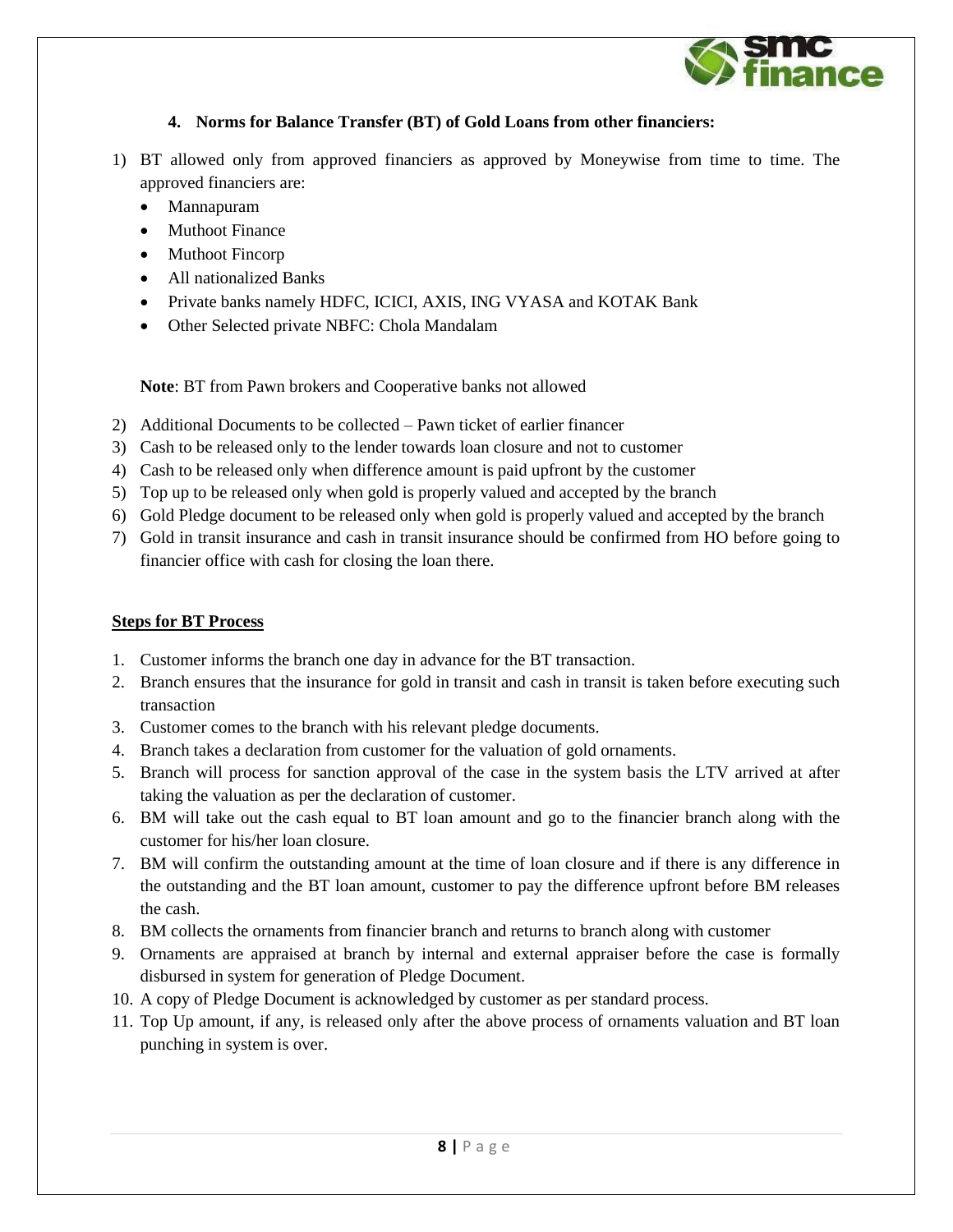

### **5. Branch Structure and Responsibilities:**

| $S. N0$ . | <b>Designation</b>    | <b>Responsibilities</b>                                                                                                    |
|-----------|-----------------------|----------------------------------------------------------------------------------------------------------------------------|
| 1.        | Customer              | Handling inquiries from customers regarding loans against gold                                                             |
|           | Service               | Explaining terms and conditions of the product to the customer                                                             |
|           | Manager               | Assisting the customer in filling up the application form                                                                  |
|           |                       | Checking the completed application form, including verifying compliance                                                    |
|           |                       | with the Know Your Customer (KYC) documents and branch checklist                                                           |
|           |                       | Entering details of application form into the gold loan system                                                             |
|           |                       | Following-up for outstanding receivables from assigned customer                                                            |
|           |                       | Sourcing Tele-calling on the numbers                                                                                       |
|           |                       | Calls to the customers basis the leads received in CRM module                                                              |
|           |                       | Performing other duties as advised by Branch Manager                                                                       |
| 2.        | Valuer and Cashier    | Checking, verifying, and appraising the jewellery, calculating its value and<br>the loan amount.                           |
|           |                       | The Valuer shall ensure that the gold against which loan is provided to<br>customer should be ranging from 18 to 22 carats |
|           |                       | Ensuring that tamper proof packets which contain the jewellery are sealed                                                  |
|           |                       | Custody of jewellery and deposit of the same into the vault                                                                |
|           |                       | Handling gold packet movement from in and out of Vault                                                                     |
|           |                       | Timely updating of registers like key movement register, gold movement                                                     |
|           |                       | register, etc.                                                                                                             |
|           |                       | Accurate / correct cash payment / receipt from the customer; (Cashier is                                                   |
|           |                       | personally responsible for shortages)                                                                                      |
|           |                       | Entering all receipts and payments in the branch cash register                                                             |
|           |                       | Matching the physical cash balance at the branch with net balance arrived                                                  |
|           |                       | in the vault cash register daily                                                                                           |
|           |                       | Maintaining book and cash vault registers daily                                                                            |
|           |                       | Performing other duties as advised by Branch Manager                                                                       |
| 3.        | <b>Branch Manager</b> | Cross check of valuation done by BCV and do his own valuation.                                                             |
|           |                       | Verification of jewellery and related application documents, including KYC                                                 |
|           |                       | Safe custody of vault keys, jewellery, and cash                                                                            |
|           |                       | Release of jewellery in case of repayment of loan or during audit                                                          |
|           |                       | Maintenance of vault cash registers and cash denomination registers                                                        |
|           |                       | Performing surprise cash verification                                                                                      |
|           |                       | Rendering quality service to the customers                                                                                 |
|           |                       | Timely resolution of customer complaints                                                                                   |
|           |                       | Maintenance of database of potential customers, regular updation and                                                       |
|           |                       | follow-up with potential customers                                                                                         |
|           |                       | Reminding the customer about interest payments three days prior to the due                                                 |
|           |                       | date                                                                                                                       |
|           |                       | Disbursement of loan amount post approval                                                                                  |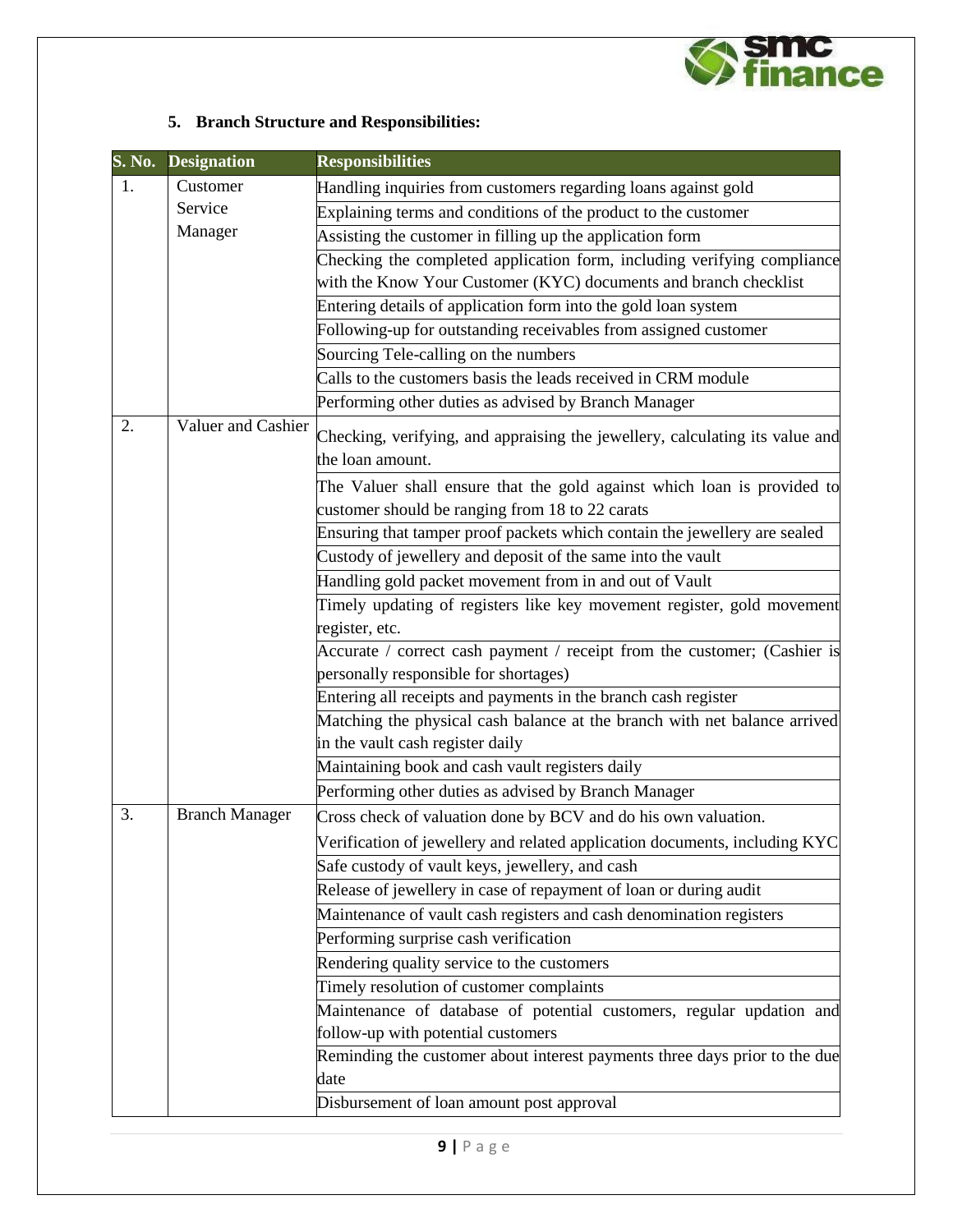

| S. No. | <b>Designation</b> | <b>Responsibilities</b>                                                     |  |
|--------|--------------------|-----------------------------------------------------------------------------|--|
|        |                    | Supervising gold packet movement from in and out of Vault                   |  |
|        |                    | Spreading awareness about the Company's policy and procedures, and conduct  |  |
|        |                    | on-field training for branch employees                                      |  |
|        |                    | Inculcating the habit of door-to-door marketing among branch employees      |  |
|        |                    | Boosting the morale of branch employees for better productivity             |  |
|        |                    | Maintenance of proper records and registers as per the Company policy       |  |
|        |                    | Recovery of interest, penal interest, loan, processing fees, other charges, |  |
|        |                    | etc. from customers                                                         |  |
|        |                    | Reporting any irregularity of serious nature to the Regional and Zonal Head |  |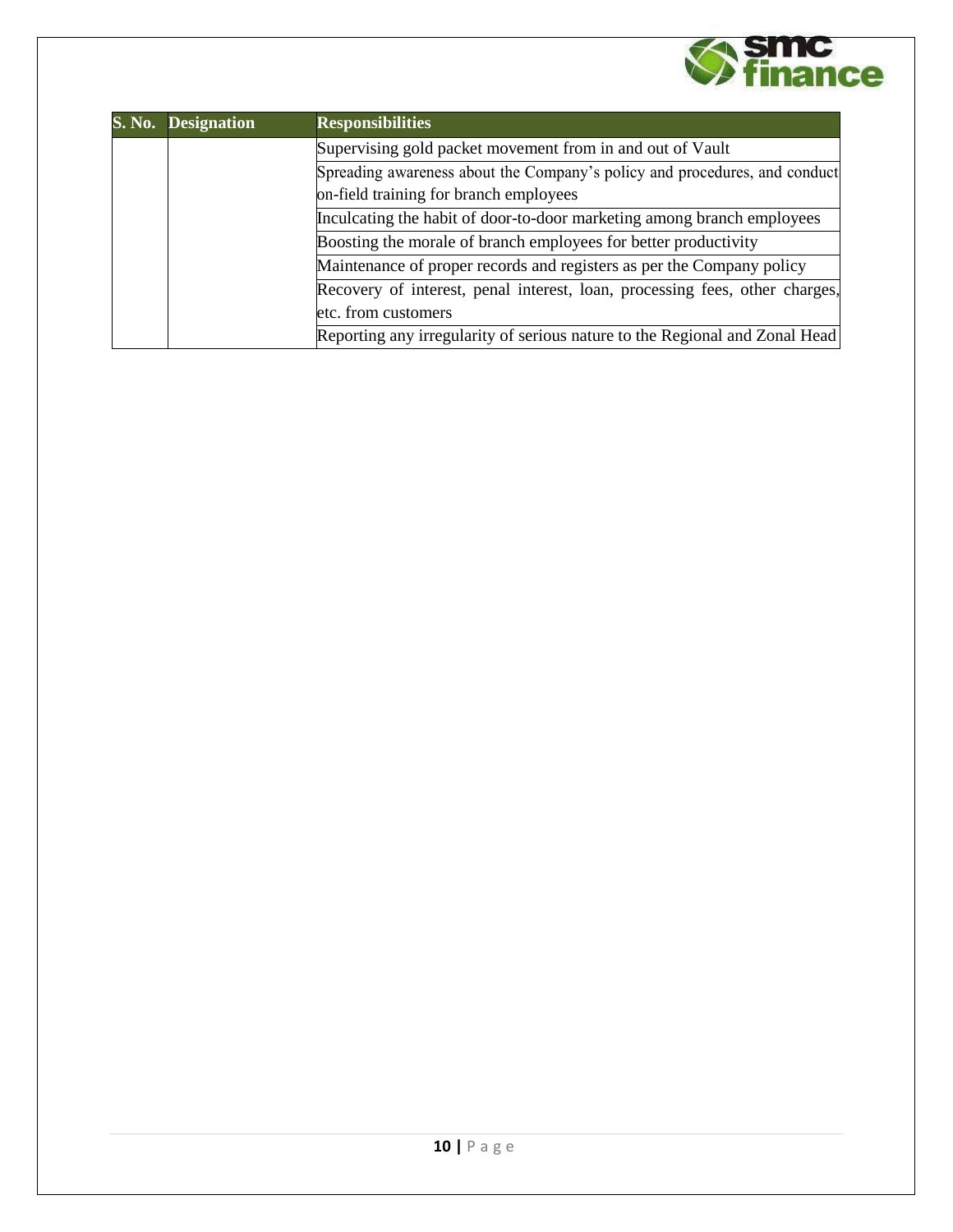

#### **6. Branch Security & Process performed at day end of each branch**

- Branches are equipped with 24\*7 CCTV camera monitoring and Burglary alarms.
- Branches store the gold in tamper proof gold packets
- Gold packets are kept in Dual key operated vault installed inside the Vault room.
- All the transactions are processed in maker checker mechanism
- All Branches have Collapsible Grill gate and Iron rolling shutter at the main entrance.
- All the Branch opening keys, vault / cash drawer keys are allocated basis an approved designation memo and ensuring that no single person can process any transaction related to opening / closing of the branch, disbursal, cash, gold checking, gold packing, etc.
- All branches are adequately covered with Insurance for Fire, Theft, Natural Calamity, Cash and Gold at Vault and In-transit, Fidelity Guarantee
- **Cash Reconciliation:**
	- **i.** On daily basis, BM cross tallies the physical cash balance at the Branch as per cash register. Cross Verifies the Denominations as per CVR & then Signed copy of CVR to be retained in the branch file on daily basis. In case of any discrepancy immediate inform to the RM and Central operation team immediately.
- **Inventory Reconciliation:**
	- **i.** BM cross verifies the number of packets in the system & that as per the register daily.
	- **ii.** On Weekly basis, BM cross tallies the number of gold packets as per the system, register & the physical packets in the vault.
	- **iii.** Reconciliation details to be stored in the Branch File.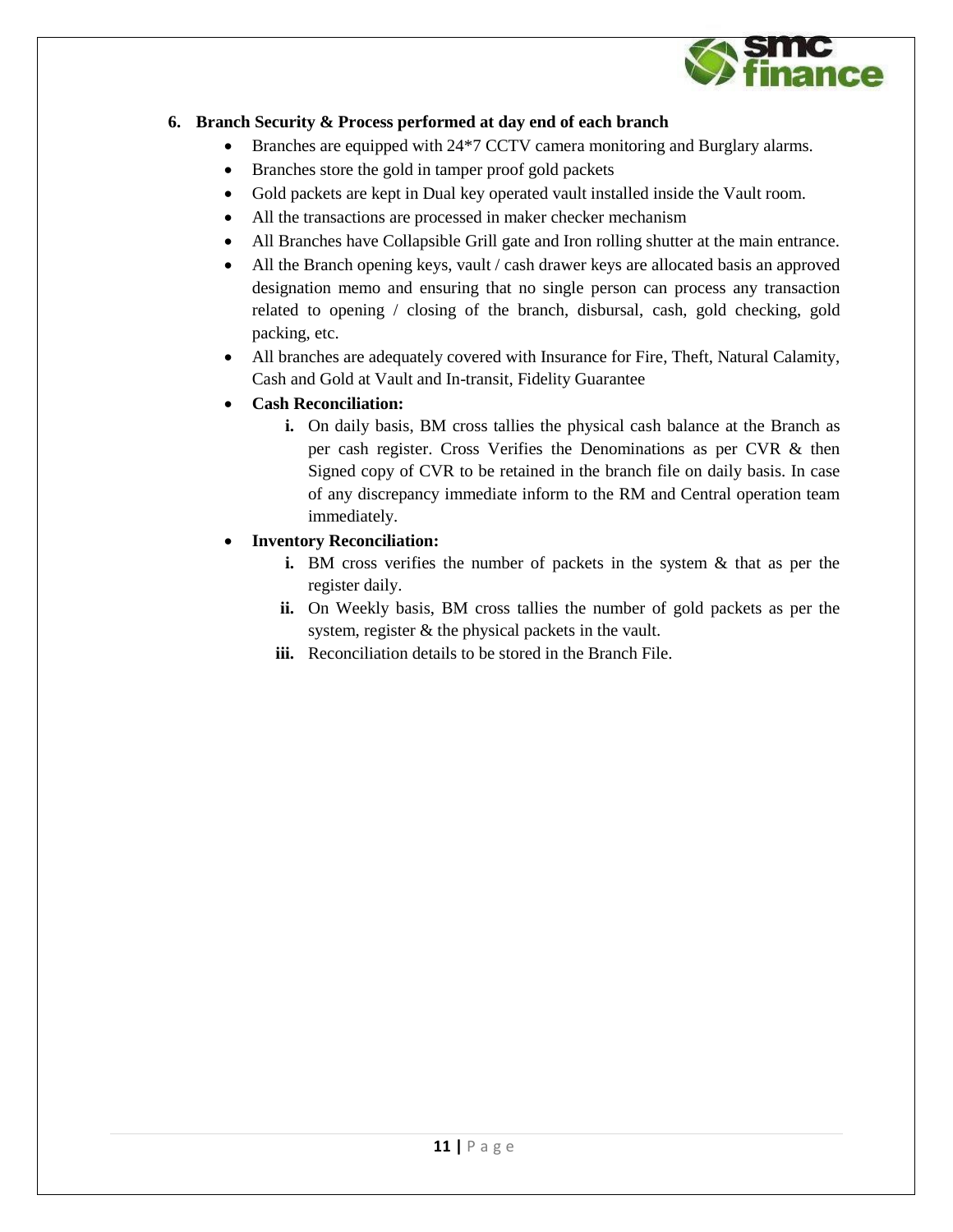

#### **7. Internal Audit Process:**

- Frequency of Internal Audit on weekly basis.
- **Process Performed by the Auditor:**
	- **i.** Cash verification: Auditor conducts physical verification of cash, enters the denomination in the system and checks the same with cash book
	- **ii.** Packet Verification: Auditor takes physical count of the packets kept in the Safety Vault & cross verifies it with active packet status report generated from the system. Also ensures that there is no tampering of any gold packet.
	- **iii.** Branch Security System Audit: Auditor checks whether the alarm, CCTV, fire extinguisher are in place and in working condition. Checks DVR whether all camera recording is proper.
	- **iv.** Register & Compliance Audit: Auditor checks whether all the registers maintained at the branch are appropriately updated and signs the Registers. Auditor checks whether the documents/ notices/ licenses/ working hours/holidays etc; are correctly displayed on the bulletin board as per the statutory requirement
	- **v.** Document Audit: KYC and loan documents are verified basis the audit criteria
	- **vi. Gold verification:**
		- 1. System gives details of loans to be audited i.e., pending for audit since last audit, random loans from previously audited loans and loans where gold is partially released.
		- 2. Auditor selects the GL in the List and requests the BM to remove gold from the vault. Auditor cross-checks the gold image captured in the system & the physical gold and performs physical unit count of the jewellery and cross tallies it with count in the system
		- 3. Auditor re-appraises the Jewellery i.e., performs the acid test, salt test, sound test, flexibility test and weight test and enters the valuation details, tare weight in the report
		- 4. Post purity verification Auditor and Joint custodians will sign on gold pouch and serial number of gold pouch will be recorded in system.
	- vii. Auditor saves the report for each area audited and audit report is prepared In case of any discrepancy noted, acknowledgment of the BM is also taken in email form. Auditor tracks for closure of all the audit issues identified.
	- viii. Auditor should inform BM where auditor finds purity of Loan is less than 18k and difference in valuation as per BCM/BM and auditor is more than 10% to take immediate action on the cases and recover the excess amount within 15 days of inform by auditor.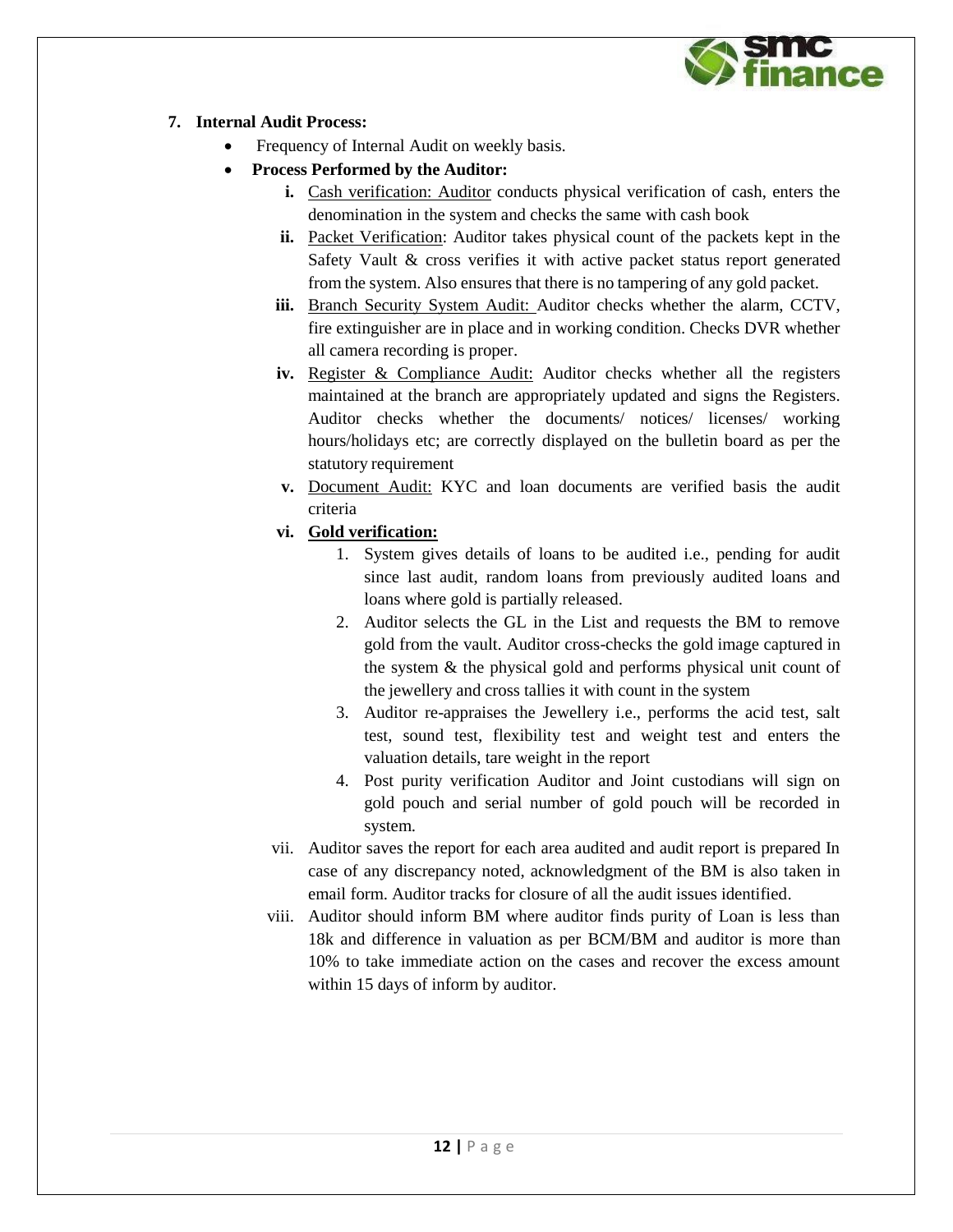

#### **8. External Audit process:**

- Frequency of external Audit- Monthly
- It can be performed by the Central Head office team or Third Party
- **Process Performed by Auditor:**
	- **i.** Cash verification: Auditor conducts physical verification of cash, enters the denomination in the system and checks the same with cash book
	- **ii.** Packet Verification: Auditor takes physical count of the packets kept in the Safety Vault & cross verifies it with active packet status report generated from the system. Also ensures that there is no tampering of any gold packet.
	- **iii.** Branch Security System Audit: Auditor checks whether the alarm, CCTV, fire extinguisher are in place and in working condition. Checks DVR whether all camera recording is proper.
	- **iv.** Register & Compliance Audit: Auditor checks whether all the registers maintained at the branch are appropriately updated and signs the Registers. Auditor checks whether the documents/ notices/ licenses/ working hours/holidays etc; are correctly displayed on the bulletin board as per the statutory requirement
	- v. Document Audit: KYC and loan documents are verified basis the audit criteria
	- vi. Gold verification:
		- 1. Auditor selects the GL in the List and requests the BM to remove gold from the vault. Auditor cross-checks the gold image captured in the system & the physical gold and performs physical unit count of the jewellery and cross tallies it with count in the system on sample basis.
		- 2. Auditor re-appraises the Jewellery i.e., performs the acid test, salt test, sound test, flexibility test and weight test and enters the valuation details, tare weight in the report on sample basis.
		- 3. Post purity verification Auditor and Joint custodians will sign on gold pouch and serial number of gold pouch will be recorded in system.
	- vii. Auditor should inform BM where auditor finds purity of Loan is less than 18k and difference in valuation as per BCM/BM and auditor is more than 10% to take immediate action on the cases and recover the excess amount within 15 days of inform by auditor.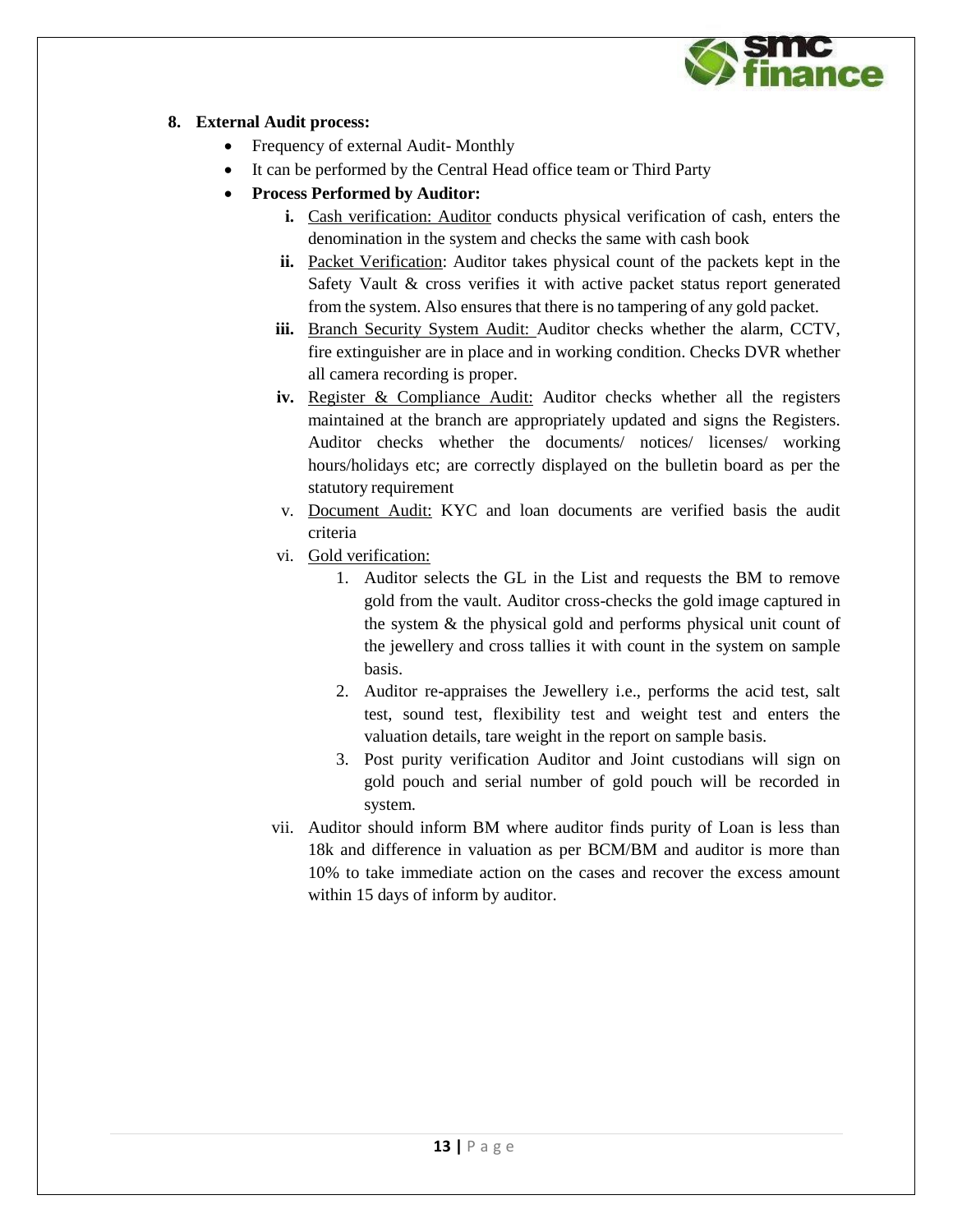

| S. No | <b>Process Activity</b>                                                                                                                                                                                                                                                                                                                                                                                                                                                                                                                                                                                                                                                                     | <b>Responsibility</b> |
|-------|---------------------------------------------------------------------------------------------------------------------------------------------------------------------------------------------------------------------------------------------------------------------------------------------------------------------------------------------------------------------------------------------------------------------------------------------------------------------------------------------------------------------------------------------------------------------------------------------------------------------------------------------------------------------------------------------|-----------------------|
|       | Customer visits the Branch for Gold Loan. Customer visit details will be<br>recorded in the system/Register along with photo and contact number. CSM<br>inquires and understands his loan requirement.                                                                                                                                                                                                                                                                                                                                                                                                                                                                                      | CSM/BCV               |
|       | Basis the customer's loan requirement, CSM explains the scheme to the customer<br>giving details of<br>the ROI offered, per gram rate and tenure of the loan.<br>Note: - Schemes are approved by the Central team $\&$ updated in the system<br>by the Risk/Product Team                                                                                                                                                                                                                                                                                                                                                                                                                    | CSM/BCV               |
|       | The customer agrees to the scheme being offered.<br>CSM collects self-attested KYC documents from the customer as per the<br>checklist.                                                                                                                                                                                                                                                                                                                                                                                                                                                                                                                                                     | CSM/BCV               |
|       | CSM/ BCV verify self-attested copies of the KYC documents with the<br>Originals and marks OSV in system during on-boarding process.                                                                                                                                                                                                                                                                                                                                                                                                                                                                                                                                                         | CSM/BCV               |
|       | CSM/BCV logs -in in the system through his ID, enters the Branch name                                                                                                                                                                                                                                                                                                                                                                                                                                                                                                                                                                                                                       | CSM/BCV               |
|       | 1. Selects 'Existing Customer' & enters the CUID (Customer unique<br>Identification ) in case of existing customers.<br>Note - Basic Customer details previously saved gets auto fetched in the<br>system.<br><b>OR</b><br>2. Selects New Customer & enters the details of the customer basis the KYC<br>documents.<br>Enters the basic customer details like name, father's name, DOB, age,<br>gender details.<br>In the "Address Detail" tab, CSM/ BCV enters residential & office address and<br>contact details. If the current address & that as per the KYC vary, current<br>address is taken as address for communication. CSM/BCV Captures Live<br>Photo of the customer on system. | CSM/BCV               |
|       | CSM/BCV to Update Nominee Details & Reference Details. System will<br>create CUID for Nominee & Reference.                                                                                                                                                                                                                                                                                                                                                                                                                                                                                                                                                                                  | CSM/BCV               |
|       | CSM/ BCV performs De-dupe to check for existing/ fraudulent customer in<br>the system. De-dupe check is done by the system based on the parameters<br>set.                                                                                                                                                                                                                                                                                                                                                                                                                                                                                                                                  | CSM/BCV               |
|       | CSM/ BCV Updates Tele verification Status, (Wherever Applicable) &<br>Bureau Score Details (Wherever Applicable) on system etc                                                                                                                                                                                                                                                                                                                                                                                                                                                                                                                                                              | CSM/BCV               |
|       | BCV initiates Valuation on system by updating Ornament Details like<br>Ornament Name, Quantity, Gross Weight, Stone Weight, Carat & selects<br>Purity grid as per Carat which is predefined on the system then system will                                                                                                                                                                                                                                                                                                                                                                                                                                                                  | <b>BCV</b>            |

## **9. Process Description: From Customer acquisition to disbursement:**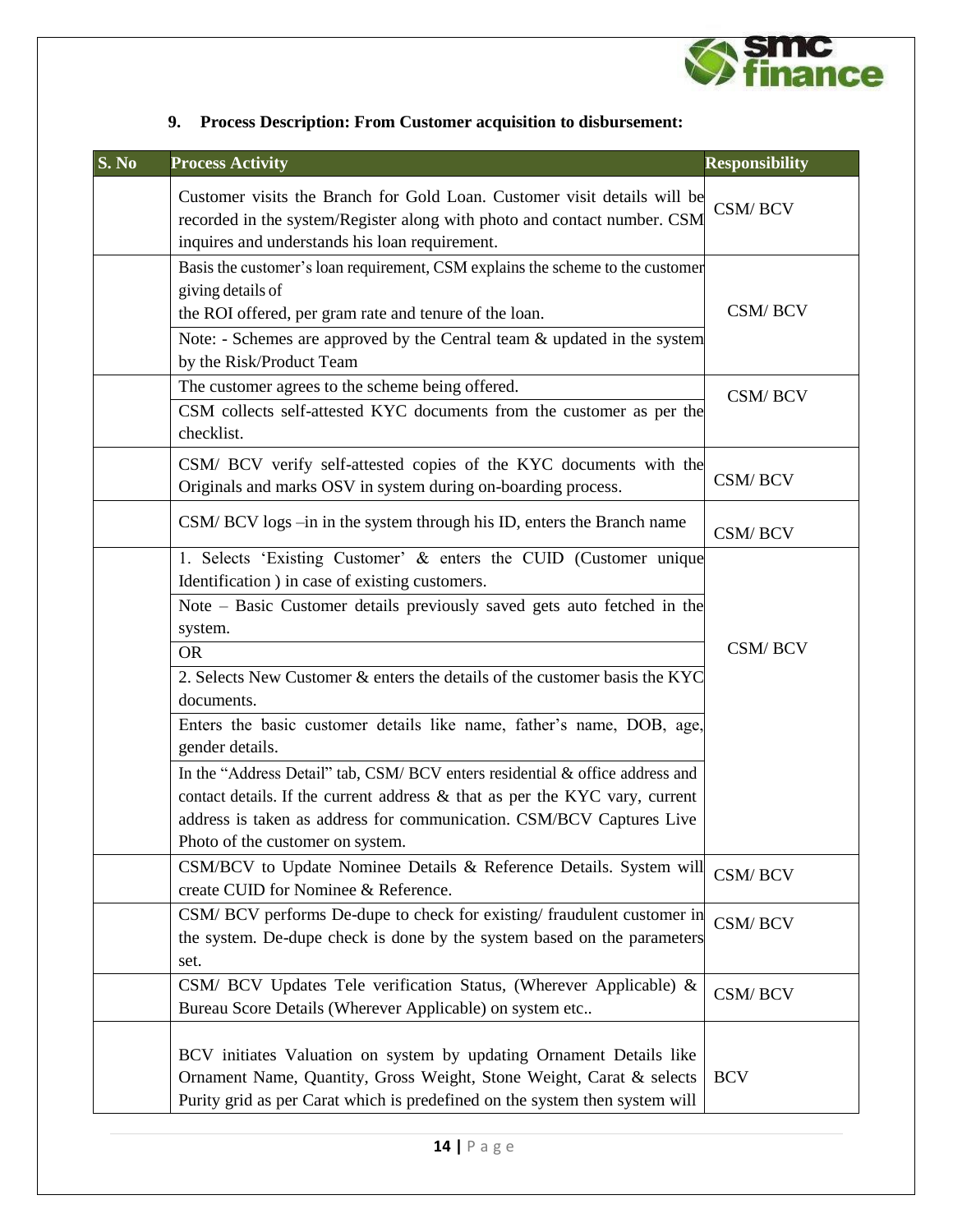

| S. No | <b>Process Activity</b>                                                                                                                      | <b>Responsibility</b> |
|-------|----------------------------------------------------------------------------------------------------------------------------------------------|-----------------------|
|       | populate eligible Loan amount. Ornament photo to be uploaded at this                                                                         |                       |
|       | stage on the system else system will not allow to save the details.                                                                          |                       |
|       | (Valuation 1)                                                                                                                                |                       |
|       | BM initiates second Valuation and system auto populates Ornament details<br>updated by BCV like Ornament Name, Quantity, Gross Weight, Stone |                       |
|       | Weight, Carat & Purity grid, ornament photo, etc. BM May Modify                                                                              | <b>BM</b>             |
|       | Carat/Purity Grid/Stone Deduction as per own Judgement & then system                                                                         |                       |
|       | will Populate Eligible amount as per second valuation. (Valuation 2)                                                                         |                       |
|       | System Will Consider Lower of the two valuations Updated by BCV & BM                                                                         | System                |
|       | Valuer/s enters the name of the jewellery pledged and units of the same.                                                                     | <b>BCV</b>            |
|       | Valuers performs nitric acid test, rock salt test, sound test, flexibility test                                                              |                       |
|       | and weight test to understand the purity and genuineness of the gold                                                                         |                       |
|       | offered by the Customer. If any ornament, requires destructive test like                                                                     |                       |
|       | prick/filler test prior consent will be taken from customer                                                                                  |                       |
|       | Note: -                                                                                                                                      | <b>BCV</b>            |
|       | If any gold is found to be spurious* on performing the above tests,                                                                          |                       |
|       | loan is rejected in the system.                                                                                                              |                       |
|       | Ornaments made of brass or other base metal with a coating of gold are<br>2.                                                                 |                       |
|       | not accepted.                                                                                                                                |                       |
|       | *Spurious gold - gold of lower/ not acceptable quality/ purity lesser than 18                                                                |                       |
|       | carat                                                                                                                                        |                       |
|       | Enters the total weight of the jewellery in the system arrived at from the                                                                   | <b>BCV/BM</b>         |
|       | weight test and also enters the stone/ bead weight.                                                                                          |                       |
|       | Net weight is auto calculated by the system by subtracting the Stone/ Bead<br>weight from Total weight                                       | <b>BCV/BM</b>         |
|       | Selects the carat from the drop-down menu in the system                                                                                      | <b>BCV/BM</b>         |
|       | Funding % is auto fetched in the system basis the carat/scheme selected                                                                      | <b>BCV/BM</b>         |
|       | Per Gram rate is auto fetched in the system. Gold valuation is auto                                                                          | <b>BCV/BM</b>         |
|       | calculated by the system by multiplying per gram rate and the Net weight<br>after purity conversion                                          |                       |
|       | Per Gram Rate is arrived at after considering the LTV factor for the scheme                                                                  |                       |
|       |                                                                                                                                              | <b>BCV/BM</b>         |
|       | BCV/CSM updates loan details stage by selecting loan tenure repayment                                                                        | <b>BCV/CSM</b>        |
|       | frequency from drop down box. BCV/CSM to fill sanctioned amount.                                                                             |                       |
|       | Sanction amount should be less than or equal to the eligibility amount                                                                       |                       |
|       | shown by the system as per the lower valuation fetched by system from<br>asset details tab.                                                  |                       |
|       | After finalization of sanctioned amount & Scheme BCV/CSM Moves to next                                                                       |                       |
|       | stage i.e., Credit Decision stage on the system                                                                                              | <b>BVC/CSM</b>        |
|       | If Loan Amount/ Loan exposure at CUID Level is less than 2 Lakhs then                                                                        |                       |
|       |                                                                                                                                              | <b>BCV</b>            |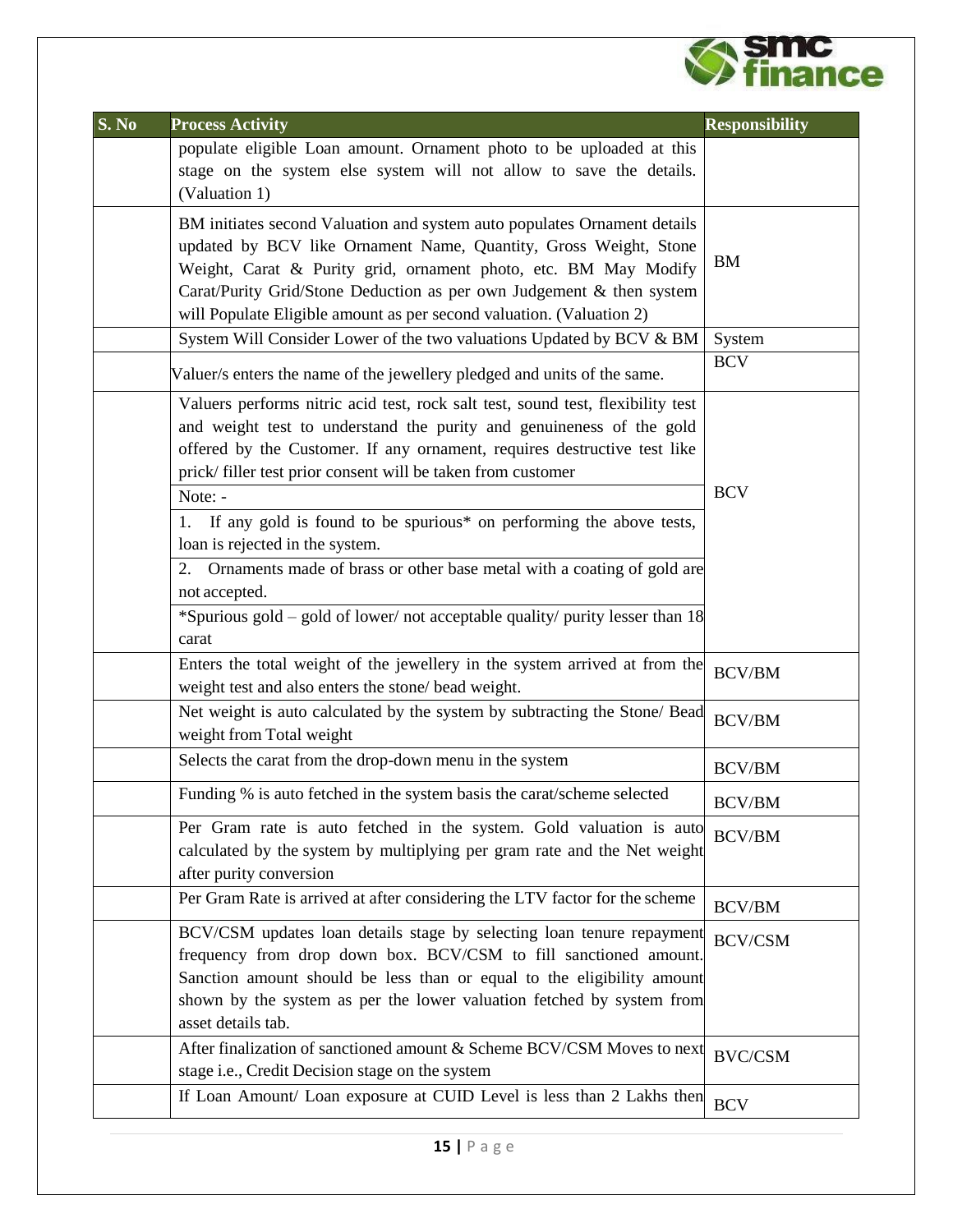

| S. No | <b>Process Activity</b>                                                                                                                                                                                                                                                                                                                                                                                                                                                                                                                                                                                                                                                                                                                                                                                                                                                                                                     | <b>Responsibility</b> |
|-------|-----------------------------------------------------------------------------------------------------------------------------------------------------------------------------------------------------------------------------------------------------------------------------------------------------------------------------------------------------------------------------------------------------------------------------------------------------------------------------------------------------------------------------------------------------------------------------------------------------------------------------------------------------------------------------------------------------------------------------------------------------------------------------------------------------------------------------------------------------------------------------------------------------------------------------|-----------------------|
|       | BCV can approve the loan at credit decision stage.                                                                                                                                                                                                                                                                                                                                                                                                                                                                                                                                                                                                                                                                                                                                                                                                                                                                          |                       |
|       | If Loan Amount/ Loan exposure at CUID Level is greater than 2 Lakhs then BCV/BM/CSM                                                                                                                                                                                                                                                                                                                                                                                                                                                                                                                                                                                                                                                                                                                                                                                                                                         |                       |
|       | BCV can recommend to BM or Higher authority. The credit authority                                                                                                                                                                                                                                                                                                                                                                                                                                                                                                                                                                                                                                                                                                                                                                                                                                                           |                       |
|       | matrix is predefined on system as per credit policy.                                                                                                                                                                                                                                                                                                                                                                                                                                                                                                                                                                                                                                                                                                                                                                                                                                                                        |                       |
|       | Note:                                                                                                                                                                                                                                                                                                                                                                                                                                                                                                                                                                                                                                                                                                                                                                                                                                                                                                                       |                       |
|       | 1. Cases where Single Loan value is more than 5 lakhs external Valuation<br>to be taken from a Jeweller & Valuation report from external Valuer to<br>be stored along with the Loan Docket. Loan Approval to be taken Via<br>Email as per Credit Policy.<br>2. In case where External Valuation cannot be performed before<br>disbursement, approval of the Business Head is to be taken via mail<br>prior to disbursement of loan as per deviation matrix.                                                                                                                                                                                                                                                                                                                                                                                                                                                                 |                       |
|       | 3. If the loan amount/ Cumulative exposure at CUID level exceeds Rs 3<br>lakhs, Branch Manager/BSM/Regional Head/Zonal Head must conduct<br>Physical verification at customer residence/ office/ shop to enquire<br>about the credit worthiness and source of income of the customer.<br>Report is prepared $\&$ is uploaded in the system.<br>4. If the loan amount/ Cumulative exposure at CUID level exceeds Rs 5<br>lakhs, Bureau check to be done to check the Score and repayment history<br>and upload the same in the system<br>5. If the loan amount/ Cumulative exposure at CUID level exceed Rs 3<br>lakhs, Approval to be raised via Email to the concerned authority as per<br>Credit Authority matrix defined in the Credit Policy. Loan to be<br>approved by the concerned authority on the system or to be approved by<br>the Central team on the system as per email approval from concerned<br>authority. |                       |
|       | BM refers the loan for approval as per Credit Matrix                                                                                                                                                                                                                                                                                                                                                                                                                                                                                                                                                                                                                                                                                                                                                                                                                                                                        | <b>BM</b>             |
|       | Post approval at credit decision stage by the concerned authority,<br>BCV/CSM selects mode of payment in the<br>"Disbursal Maker" Tab as Cash or Multimode or RTGS/NEFT/ or IMPS as<br>per the customer's requirement.                                                                                                                                                                                                                                                                                                                                                                                                                                                                                                                                                                                                                                                                                                      | <b>BCV/CSM</b>        |
|       | BCV/CSM enters the total loan amount.<br>Note: - System shall block if the loan amount is more than the eligible loan<br>amount.                                                                                                                                                                                                                                                                                                                                                                                                                                                                                                                                                                                                                                                                                                                                                                                            | <b>BCV/CSM</b>        |
|       | Processing fees, stamp duty, etc is auto calculated by the system basis the<br>scheme on entering the loan amount. Total disbursal amount to customer is [<br>Loan amount-(PF+ taxes and Insurance)]<br>Note: Insurance is an optional component                                                                                                                                                                                                                                                                                                                                                                                                                                                                                                                                                                                                                                                                            | <b>BCV/CSM</b>        |
|       | BM will Verify the Disbursement details updated by the Maker & Approves<br>the Disbursement by checking approve Box & hit save Button                                                                                                                                                                                                                                                                                                                                                                                                                                                                                                                                                                                                                                                                                                                                                                                       | <b>BM</b>             |
|       | BCV/CSM Click on the Loan Docket Tab to generate Loan Docket from the                                                                                                                                                                                                                                                                                                                                                                                                                                                                                                                                                                                                                                                                                                                                                                                                                                                       | $\rm BCV/CSM$         |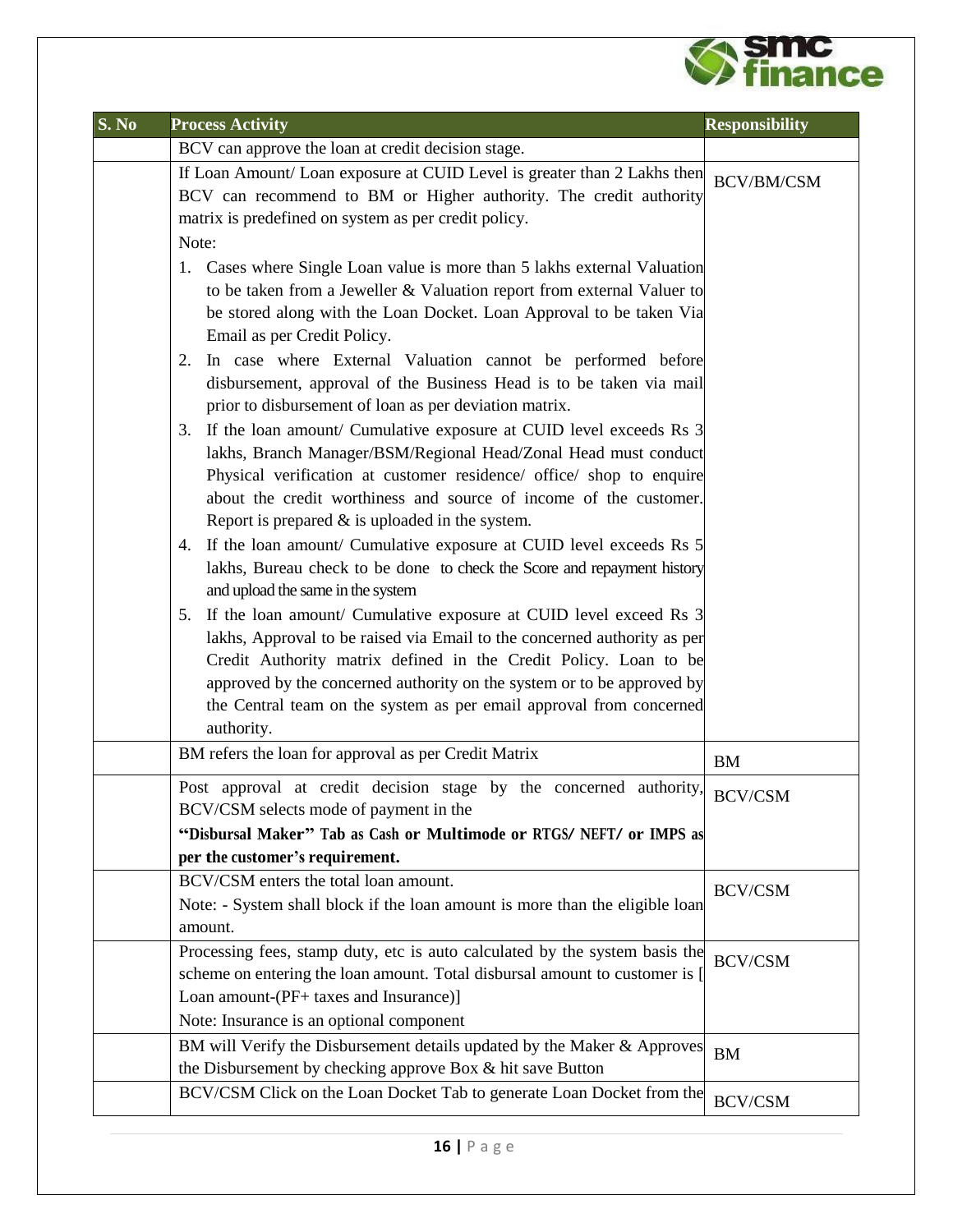

| S. No | <b>Process Activity</b>                                                                                                                       | <b>Responsibility</b> |
|-------|-----------------------------------------------------------------------------------------------------------------------------------------------|-----------------------|
|       | system & prints. The system generated Loan Docket.                                                                                            |                       |
|       | Loan Docket consists of Application form, DPN, Certificate of BM on<br>customer due diligence, Pledge document etc is printed with Customer & | <b>BCV/CSM</b>        |
|       | Gold ornament photo and all other loan details. BCV/CSM to fill the                                                                           |                       |
|       | mandatory fields which are not printed in the form. BM/ authorized<br>personnel & the customer signs loans documents.                         |                       |
|       | Cashier Verifies the amount $\&$ gives Cash to customer. (In Case of Cash Cashier<br>disbursement)                                            |                       |
|       | Branch Manager/ BCV selects mode of payment as RTGS/NEFT/IMPS in<br>the system & enters the bank details based on the cancelled cheque/ bank  | <b>BM/BCV</b>         |
|       | statement                                                                                                                                     |                       |
|       | Note $-$ On saving the details in the system, a request is sent to the bank for                                                               |                       |
|       | transferring of funds to beneficiary account                                                                                                  |                       |
|       | Central Ops. Team initiates the payment & share Transfer details with<br>Respective Branch team.                                              | Central Ops. Team     |
|       | CSM/BCV gives duly signed Pledge Document & DPN copy to the<br>customer.                                                                      | <b>BCV/CSM</b>        |
|       | BCV/BM keeps Gold in a tamper proof packet and seals it. Details of the<br>gold, Loan number & customer name etc are written on the pouch.    | <b>BCV/BM</b>         |
|       | BCV/BM enters the details of the gold loan accounts in the Gold register<br>and signs on it.                                                  | <b>BCV/BM</b>         |
|       | Vault Custodian stores the Gold in the specifically identified area in the<br>vault for the partner bank.                                     | BCV/Cashier/BM        |
|       | Dual keys are required to open the safety vault. Keys are in the custody of the<br>key custodians (BM/BCV/Cashier).                           |                       |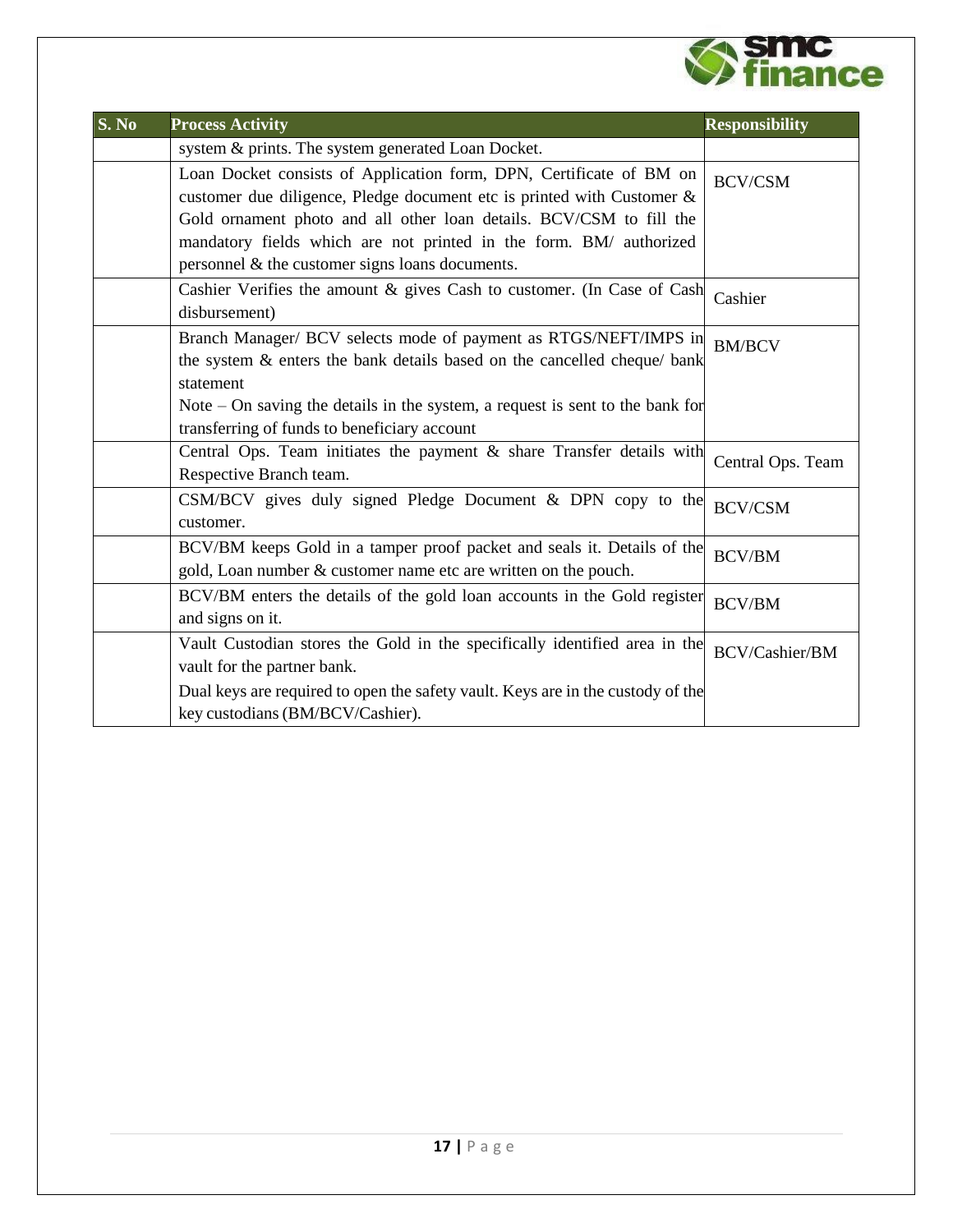

#### **10. Collection Process:**

- Calling/SMS to Customers starts from  $26<sup>th</sup>$  day to  $30<sup>th</sup>$  day (before the due date).
- If on the 30<sup>th</sup> day collection is due, then on the  $35<sup>th</sup>$  day, again calling is done for collection remainder.
- Personal Visit the customer if the account DPD>30 days
- $\bullet$  1<sup>st</sup> due notice by ordinary post on 60<sup>th</sup> days after due date
- $2<sup>nd</sup>$  due notice by Regd. Post on 90<sup>th</sup> days after due date
- $\bullet$  Final due notice along with auction details sent to customers on  $100<sup>th</sup>$  days after due date

#### **11. Auction Process and Guidelines:**

| <b>S. No.</b>  | <b>Auction Process and Guidelines</b>                                      | <b>Remarks</b> |
|----------------|----------------------------------------------------------------------------|----------------|
| 1              | Overdue Accounts beyond 100+ DPD shall be put for auction provided         |                |
|                | sufficient Notices, Personal visits, Phone calls and SMS.                  |                |
| $\overline{2}$ | While auctioning the $gold - We$ need to declared a reserve price for the  |                |
|                | pledged ornaments. The reserve price for the pledged ornaments shall       |                |
|                | not be less than 85 per cent of the previous 30 day average closing        |                |
|                | price of 22 carat gold as declared by the Bombay Bullion                   |                |
|                | Association Ltd. (BBA) or the historical spot gold price data              |                |
|                | publicly disseminated by a commodity exchange regulated by the             |                |
|                | Forward Commission and value of the jewellery of lower purity in           |                |
|                | terms of carats proportionately reduced.                                   |                |
| 3              | Intimation to overdue customers for auction                                |                |
| $\overline{4}$ | Decide the date of auction and pass the Board Resolution                   |                |
| 5              | Appointment of RBI Approved Auctioneer                                     |                |
| 6              | Final Letter will be served to each auction able customers and required to |                |
|                | acknowledge the same                                                       |                |
| $\overline{7}$ | Necessary Notification/publicity should be publishes in newspaper atleast  |                |
|                | 5 to 10 days prior to auction day                                          |                |
| 8              | Auction day: bidders registration are required, bids happens, Successful   |                |
|                | bidders are chosen & realization of the bid amount                         |                |
| 9              | Auction able sale proceeds are apportioned to each customer's account on   |                |
|                | the basis of rate auction sale realized per gram                           |                |
| 10             | Excess amount are refunded to customers while proceeding are taken to      |                |
|                | recover deficiency                                                         |                |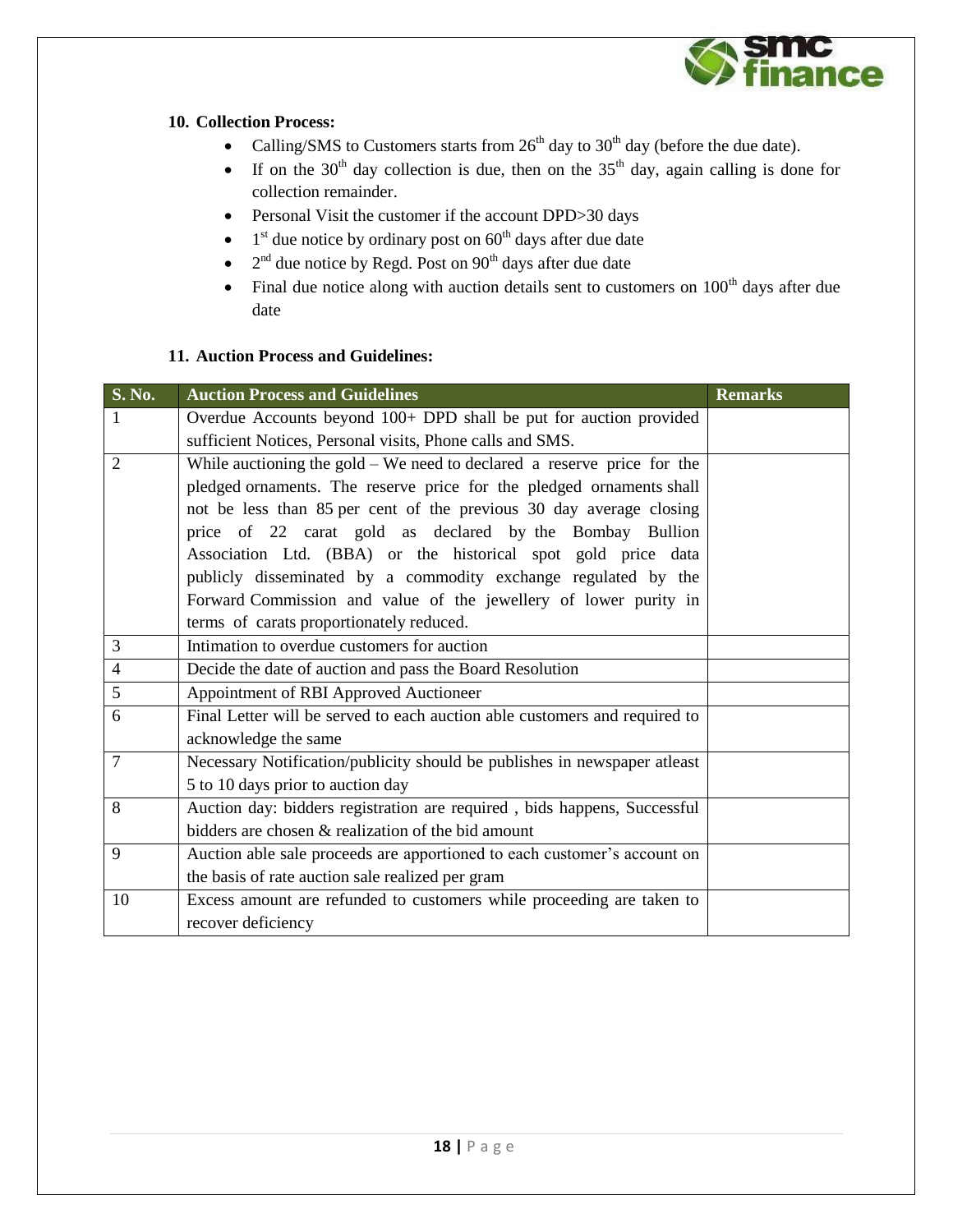

#### **12. Checklist:**

| <b>CHECKLIST</b> from Login to disbursal    |                                                                                     |                                                                                                                                                                                                           |                                                                                                       |  |  |  |
|---------------------------------------------|-------------------------------------------------------------------------------------|-----------------------------------------------------------------------------------------------------------------------------------------------------------------------------------------------------------|-------------------------------------------------------------------------------------------------------|--|--|--|
| <b>Customer's Name</b>                      |                                                                                     |                                                                                                                                                                                                           |                                                                                                       |  |  |  |
| <b>Channel Name</b>                         |                                                                                     |                                                                                                                                                                                                           |                                                                                                       |  |  |  |
| <b>Document Type</b>                        |                                                                                     | <b>Mention Document collected</b>                                                                                                                                                                         | <b>Remarks</b>                                                                                        |  |  |  |
| KYC* of Borrower                            | ID & Address proof<br>of applicant                                                  | <b>ID: PAN Card/Aadhar Card/ Voter</b><br>ID/Driving license<br>Address Proof: Aadhar card/Voter<br>/Driving license/Electricity<br>ID<br>Bill/Telephone bill not older than 2<br>months/ bank Pass book. | Self-attested<br>KYC and OSV<br>by CSM/BCV                                                            |  |  |  |
| KYC* of Nominee if<br>applicable            | ID & Address proof<br>of Nominee.                                                   | ID: PAN Card/Aadhar Card/ Voter<br>ID/Driving license<br>Address Proof: Aadhar card/Voter<br>license/Electricity<br>ID<br>/Driving<br>Bill/Telephone bill not older than 2<br>months/ bank Pass book.     |                                                                                                       |  |  |  |
| <b>Mobile Verification</b>                  | Mobile of applicant<br>and Co-applicant                                             | Should be verified by sending the<br>OTP.                                                                                                                                                                 |                                                                                                       |  |  |  |
| Photograph<br>of<br><b>Borrower</b>         | Photograph<br>of<br>borrower either from<br>Webcam or Photo<br>taken from customer. |                                                                                                                                                                                                           |                                                                                                       |  |  |  |
| <b>Ownership Proof</b>                      | Purchase<br>Invoice<br>copy or declaration<br>from<br>customer<br>is<br>required    |                                                                                                                                                                                                           | Fix-declaration<br>form and part<br>of<br>disbursement<br>documents                                   |  |  |  |
| <b>CIBIL</b> check                          | If exposure is more<br>than 5 lakh for check<br>the overdue                         | Pull CRIF/Equifax to check the<br>overdue and performance of existing<br>Loan and upload the same in the<br>system                                                                                        |                                                                                                       |  |  |  |
| Income docs                                 | If exposure is more<br>than 5 lakh then take<br>any of the income<br>proof          | Bank statement/ ITR                                                                                                                                                                                       |                                                                                                       |  |  |  |
| <b>Bank</b><br>Statement/Cancelled<br>Check |                                                                                     |                                                                                                                                                                                                           | In<br>case<br>disbursement is<br>directly transfer<br><b>Bank</b><br>to<br>of<br>account<br>borrower. |  |  |  |
| Application form                            | Filled in the System and take print and sign by borrower and BM                     |                                                                                                                                                                                                           |                                                                                                       |  |  |  |